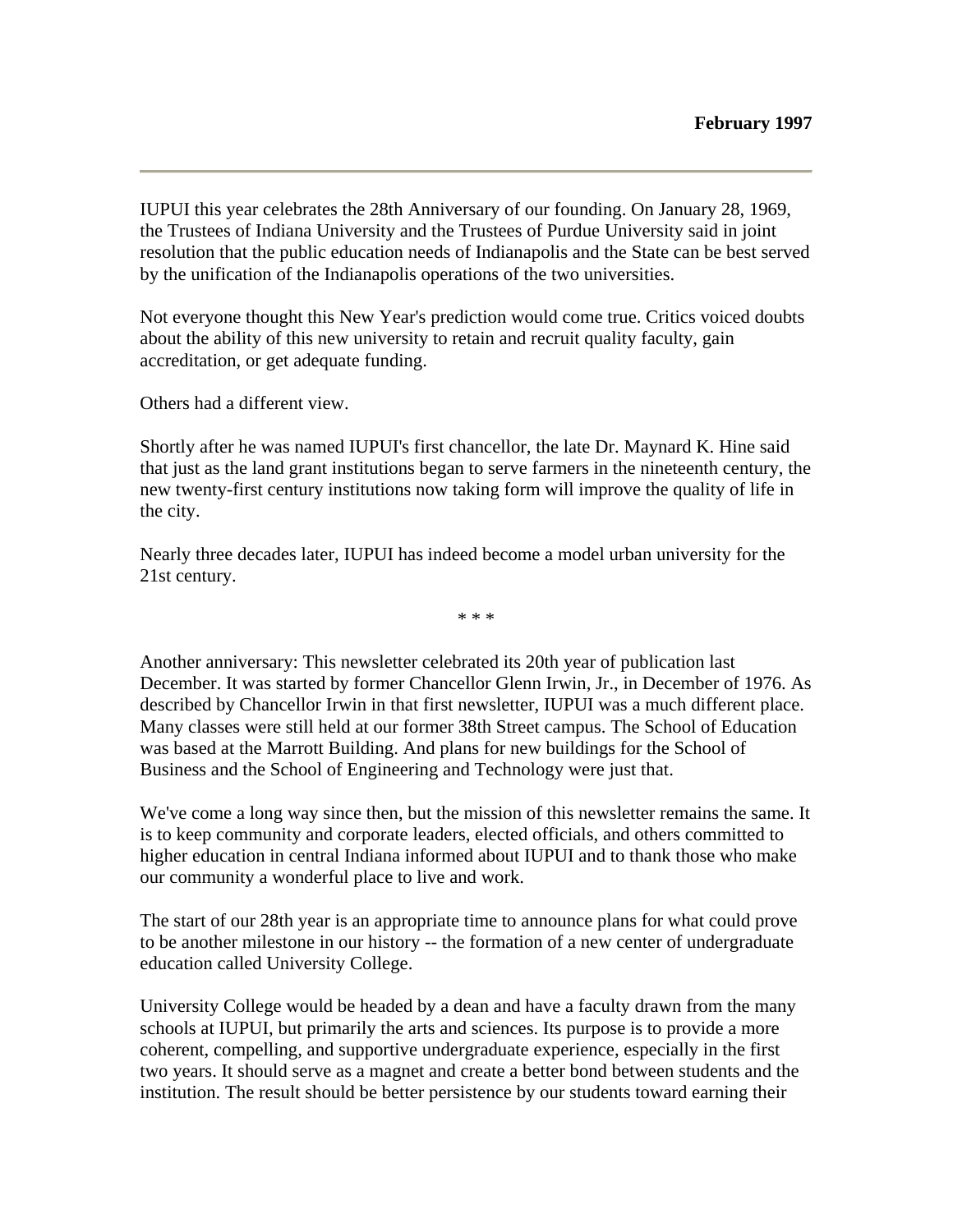degrees and better academic preparation before they enter the school in which they plan to take their major. We want IUPUI's undergraduate experience, which will include a renewed general education program, to be so exciting and relevant that it is seen as offering just the right experience for today's students.

University College will include the programs designed to increase retention and persistence that are now part of our Undergraduate Education Center, but more. We hope it becomes a model for large urban public commuter campuses and, coupled with some new campus housing, creates an optimal environment for learning.

Plans for University College are now before the Faculty Council and the Council of Deans for formal approval. A series of town meetings on the proposal this month will solicit comment from students, faculty, staff, administrators, and members of the public.

\* \* \*

An educated citizenry pays dividends in more ways than one. A report by the National Association of State Universities and Land Grant Colleges shows adults with college degrees are more likely to support scientific research, volunteer, and give to charity than those without degrees.Those findings complement a recent U.S. Bureau of Labor Statistics estimate that those with college degrees earn an annual average of \$35,672, versus \$27,924 for an associate's degree, and \$22,464 for a high school diploma.

Enrollment at IUPUI is up for the spring semester, to 25,793 students, a 1.2 percent increase from last spring. Credit hours taught are up 2.9 percent over last spring to an alltime high of 252,724, topping the previous spring semester record set in 1993. We believe this record-setting enrollment results in part from a student-oriented business operation, such as enhanced ease of registration, expanded admissions activities, and popular promotional events such as Campus Day.

\* \* \*

Our 1996 student survey shows high levels of satisfaction with faculty and overall quality of instruction at IUPUI, as well as with relevancy of classes to students' career objectives. Also high on the list of what students said they like is the ability to register for classes by phone.

While they gave high scores to IUPUI academics, our students were least satisfied with their social experiences on campus, including convenience of parking, availability of child care services, and courses providing credit for community service.

Nearly 1,800 students participated in this fourth annual IUPUI Student Satisfaction and Priorities survey, released last December and overseen by our Office of Information Management and Institutional Research. The survey is far more than a sounding board. It helps set the course for the university.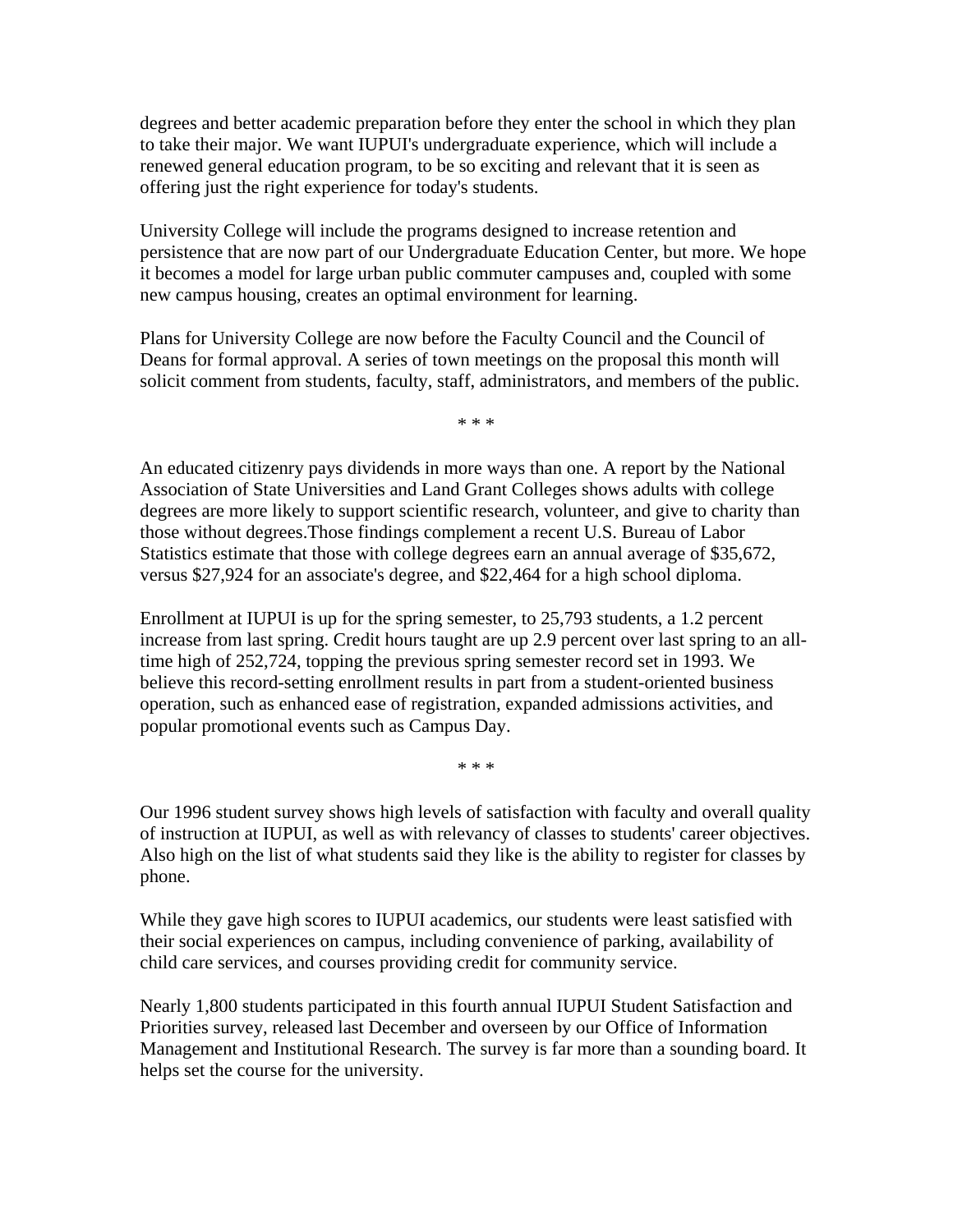We are confident that efforts such as University College, a new child care facility scheduled to open in 1998, and plans to create a full-fledged student center will help us better meet the needs of our diverse student body.

\* \* \*

The IUPUI Alumni Association annually awards the Maynard K. Hine Medal to alumni who represent the very best of our university. This year's recipients are no exception.

Kenneth A. Beckley is vice president of corporate relations for H. H. Gregg Appliances Electronics, a past president of the IU Alumni Association, and the director of university relations at IUPUI from 1977 to 1983. He is involved with dozens of community volunteer efforts. Dr. William B. (Joe) Moores is president of Dermatology Inc. in Indianapolis. His charitable activity on behalf of IUPUI and the School of Medicine have earned him the Spirit of Philanthropy Award and the Distinguished Medical Alumni Award. Richard Schilling is a systems analyst for Eli Lilly and chairs the IUPUI Alumni Association Board of Directors. He serves on the School of Engineering and Technology's Alumni Board and helped form the IUPUI Alumni Advisory Council. The three will be honored Feb. 27 at the 1997 Alumni Leadership Dinner at University Place Hotel. To join us, please call our Office of Alumni Relations at 317-274-2317.

The IU School of Public and Environmental Affairs is 25 years old and starts its anniversary celebrations with a February 25 reception at the Indiana Statehouse, which will include colloquia on public finance, criminal justice, and health care. Governor Frank O'Bannon and former governors Robert Orr and Edgar Whitcomb will be on hand in recognition of SPEA's contributions to Indiana.

\* \* \*

The Indianapolis Education Assocation, which represents teachers working for the Indianapolis Public Schools, last month gave its annual Leadership in Business Awards to Don Marsh, chief executive officer of Marsh Supermarkets, and Payton Wells, president of Payton Wells Automotive Group. Don Marsh was recognized for his work with the Purdue University Cooperative Extension to offer food industry internships at Arlington and Northwest High Schools. Payton Wells was recognized for his extensive involvement in a variety of youth and charitable groups.

Our congratulations and thanks to both these business leaders for their support of youth and educational opportunity in our region.

m Gerald<sub>L</sub>. Bepko Changellor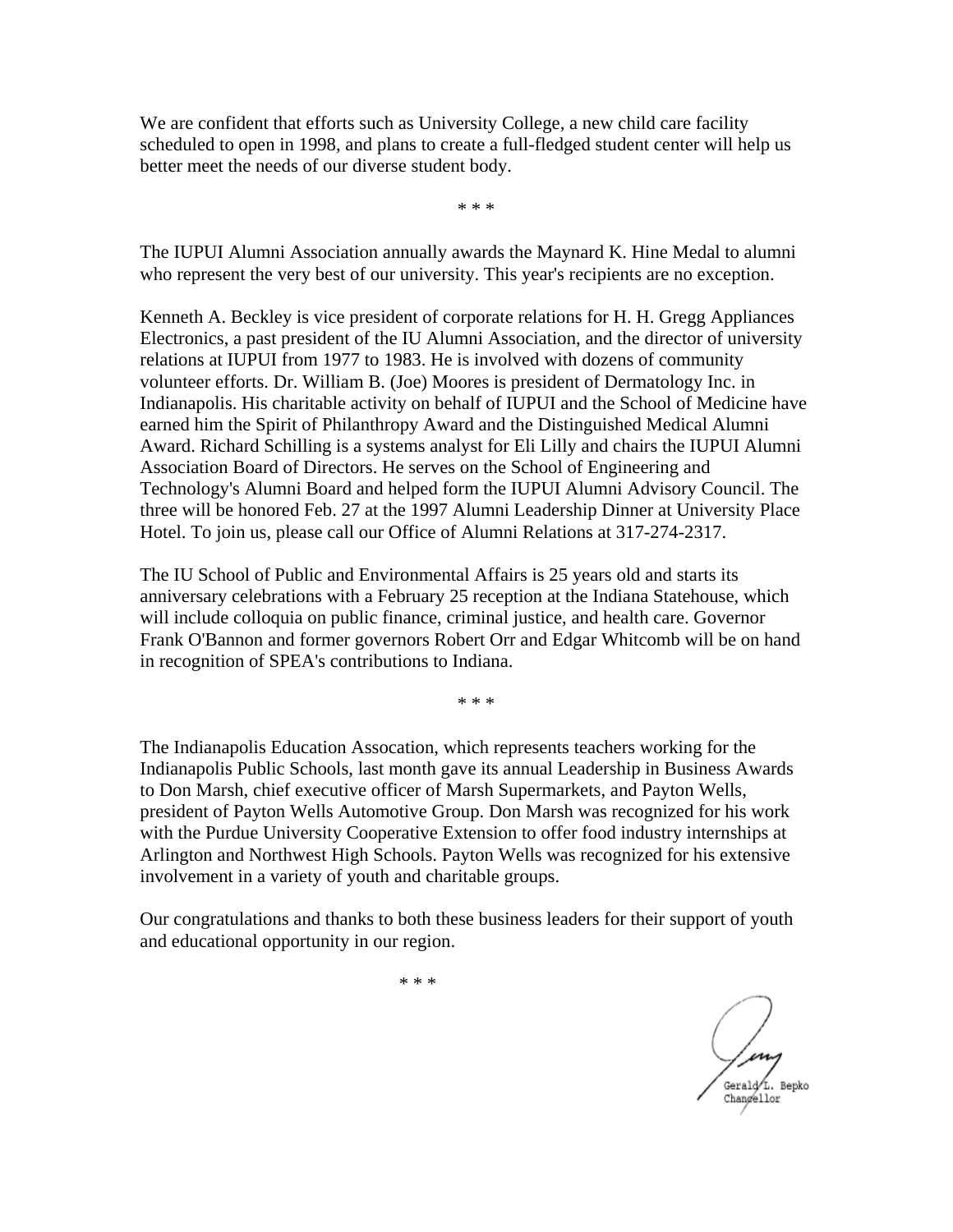Indianapolis this month welcomes the NCAA men's basketball Final Four Championships and an expected 80,000 visitors. Many will revisit a city that has changed considerably since 1991, the last time we hosted the Final Four, and dramatically since 1980, the first time the championships were held here. Circle Centre Mall, the IMAX 3D Theater at White River State Park, the IWERKS CineDome at the Children's Museum, Victory Field and major additions to the Indiana Convention Center are only the more recent arrivals to the city's continuing renaissance.

\* \* \*

The NCAA is no stranger to Indianapolis and, with civic leaders and our White River State Park neighbors, we hope they will soon call this city their home. NCAA officials came to Indianapolis in January to scout possible sites for their new headquarters, and visited the IUPUI campus. They were familiar with the surroundings. Some 30 NCAA Division I championships, in sports ranging from basketball to water polo, have taken place in Indianapolis since 1983. Many of those events were held at our Track and Field Stadium and at our Natatorium, which hosts the NCAA Women's Division I Swimming and Diving Championships from March 20-22.

\* \* \*

Christopher Darden spoke with IUPUI students, faculty and staff here March 7 about his role as a prosecutor in the O. J. Simpson criminal trial and on how the trial impacts civil rights, the criminal justice system and race relations today. M. Cherif Bassiouni, an alumnus of our School of Law, also visited campus this month to discuss his charge as vice chairman of a special United Nation's committee exploring establishment of a permanent international criminal court. His presentation was part of the School of Law's Distinguished Visitor Series, which on April 10 features the Hon. Harry T. Edwards, chief judge of the U.S Court of Appeals, District of Columbia. For more information about the series, call the law school at (317) 274-1908.

\* \* \*

With \$23 million spent here during the 1991 championships, the economic benefit of hosting the Final Four is clear. But what about professional sports? Major League Losers: The Real Cost of Sports and Who's Paying for It is a new book by Mark Rosentraub, associate dean of the School of Public and Environmental Affairs at IUPUI and director of the Center on Urban Policy and the Environment. The book examines the impact of professional sports on local economies and analyzes the expenditures that local goverments are making to keep professional teams. Indeed, last month's national ABC news special "Freeloaders" featured an interview with Mark on municipal financing of professional teams.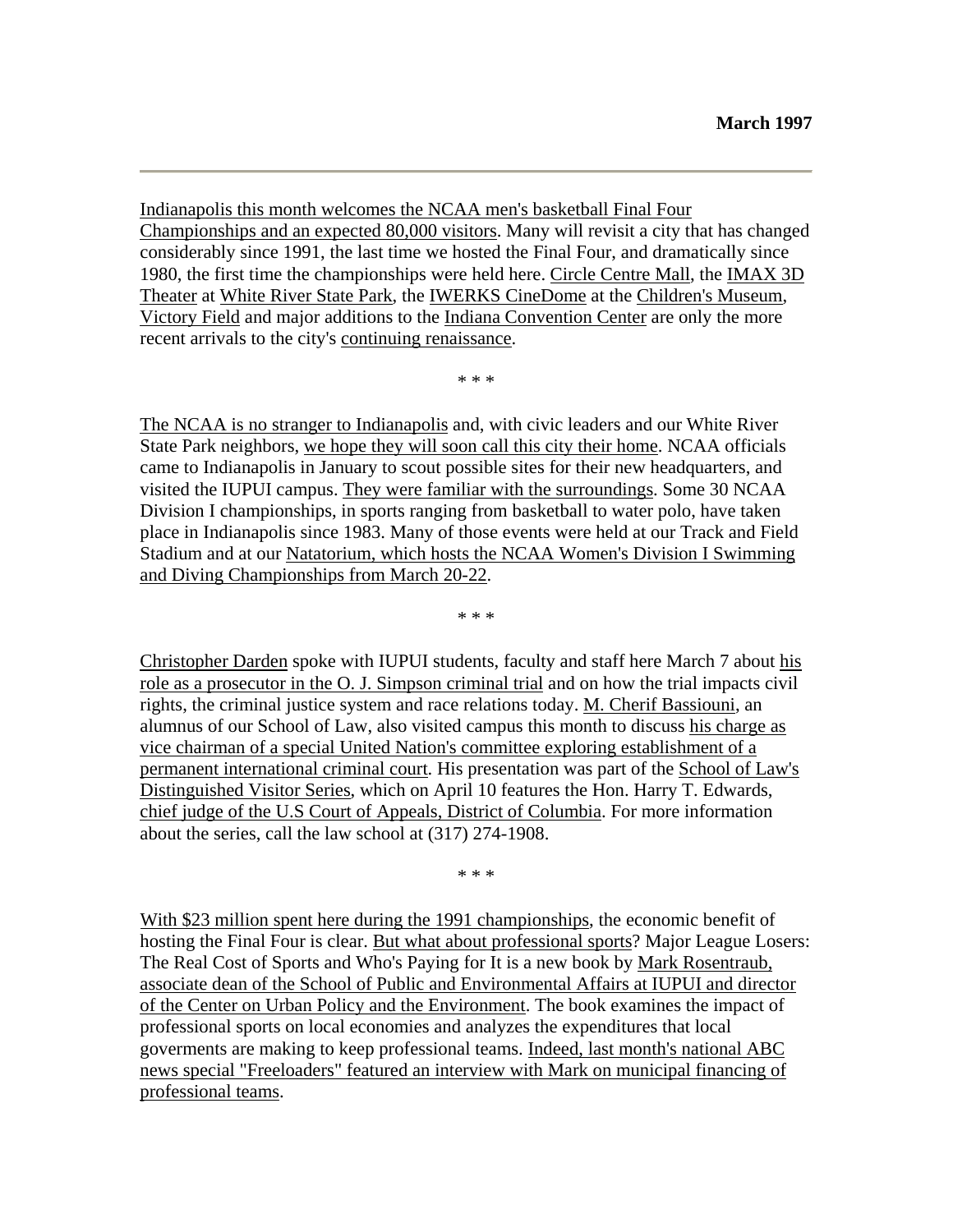\* \* \*

For several years, IU and IUPUI have enjoyed a mutually beneficial partnership with Thomson Consumer Electronics in developing new programs and supporting academic studies to help prepare our students for future careers. It seemed a natural progression, then, in our relationship with Thomson to offer assistance to the 1,500 Hoosier workers who will be laid off as Thomson closes its Bloomington manufacturing plant and restructures its headquarters in Carmel. The IU School of Continuing Studies, its Division of Labor Studies, and the IUPUI Community Learning Network have submitted a plan to Thomson that offers comprehensive educational opportunities, ranging from GED certificate or college degree courses to stress control, fiscal management and career counseling programs to help laid-off workers. Courses will be available by TV or video as well as evenings and weekends in shopping malls and high schools.

\* \* \*

Few political leaders understand the synergy between a community's quality of life and its system of education as well as Senator Richard Lugar, who spoke recently with the IUPUI Board of Advisors. "I can't think of a great city that does not have a great university at its heart," said Senator Lugar, who, as mayor of Indianapolis, was instrumental in the formation of IUPUI. Discussing challenges confronting the nation on welfare, job training, trade and other issues, the senator warned that the "consequences are terrible" if they are not met with visionary leadership from all levels of government. Conversely, he said "opportunities are great" if we join together to support world class education as the answer to many of these challenges. Senator Lugar is an honorary lifetime member of the IUPUI Board of Advisors.

\* \* \*

Solutions to problems facing urban America don't come easy. Last month's Joseph Taylor Symposium -- named in honor of the first dean of our School of Liberal Arts -- gave national experts a forum to examine urban health issues in depth, aided by the POLIS Center, our Department of Anthropology, and the Lilly Endowment Inc. Juarlyn Gaiter of the Centers for Disease Control and Prevention, Mohammad N. Akhter, director of the American Public Health Association, and Tony L. Whitehead, professor of medical anthropology at the University of Maryland, spoke on the need to build creative, lasting community health care systems. Our thanks to Clarian Health Partners, the benefactor sponsor of the event, and the Health Foundation of Greater Indianapolis Inc. for providing additional support.

\* \* \*

Our central location in Indiana's capital allows us to bring many of the state's top elected officials and policy makers into our classrooms. As many of you know, former Governor Evan Bayh has been appointed to the Harold A. "Red" Poling Chair of Business and Government at the IU School of Business. Former Congressman Andrew Jacobs, Jr.,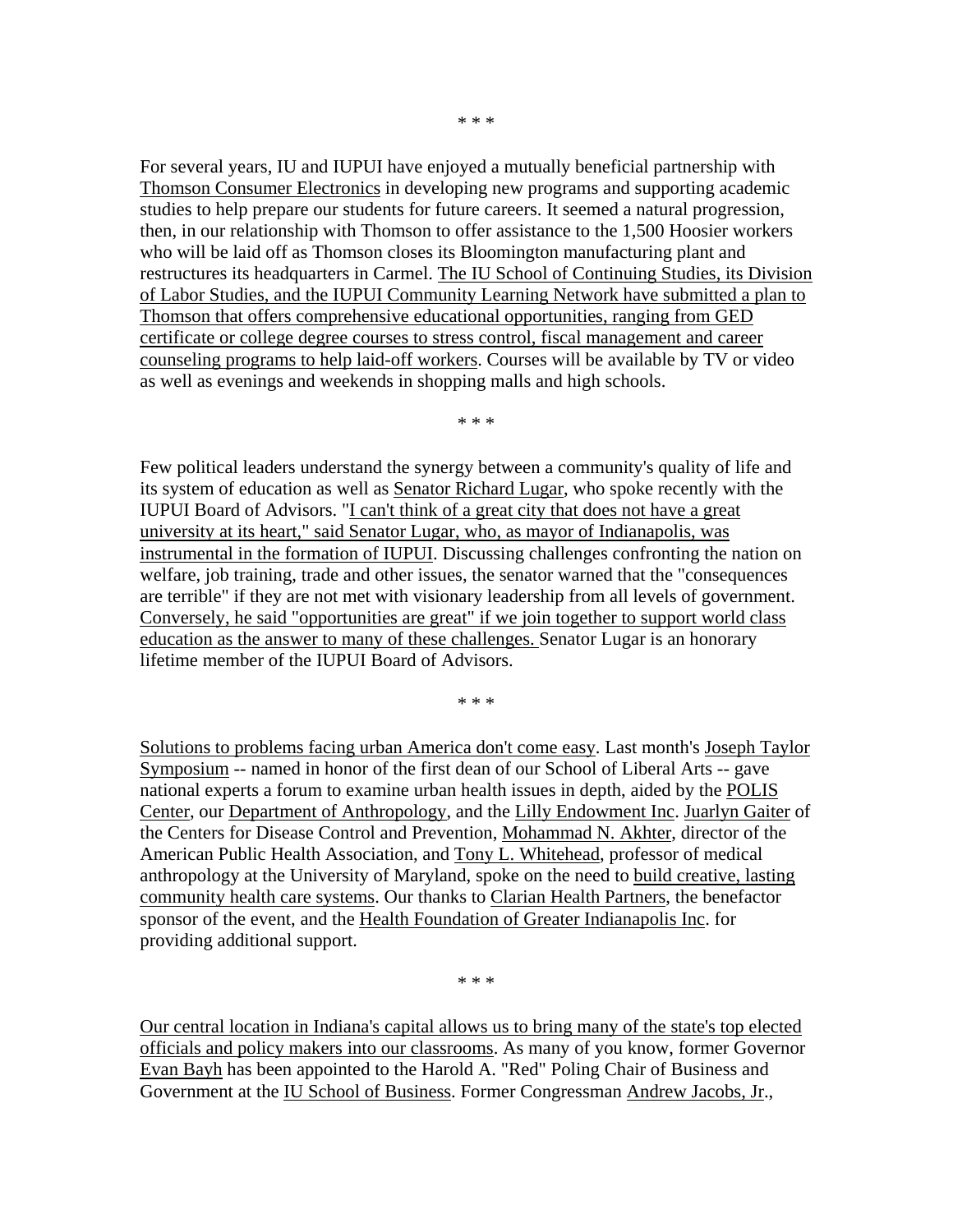teaches political science students in IUPUI's School of Liberal Arts. Many of the state's leading public servants have taught part-time at our School of Public Environmental Affairs, including Mayor Stephen Goldsmith; Mary McHatton, commissioner of the Indiana Department of Corrections; Louis Lopez, a top aide to Senator Lugar; Anne Delaney, former chair of the Indiana Democratic Party and now executive director of the Julian Center; Randall Shepard, Chief Justice of the Indiana Supreme Court; and William Moreau, an attorney with Bingham, Summers, Welsh & Spillman who was Evan Bayh's chief of staff and who is now chairman of the IUPUI Board of Advisors.

\* \* \*

Enriching one IUPUI classroom last month was Peggy Zeglin Brand, a prominent author and artist, who spoke at a Herron School of Art symposium on "Unframing the Visual Arts: Feminist Influence in American Culture Today." She told some 200 Herron students how since the 1970s women's art has been shaped in concert with and even in reaction to feminist criticism in art scholarship. Peg holds graduate degrees in fine arts and philosophy and has faculty appointments in both philosophy and women's studies at IU Bloomington and in women's studies here at IUPUI. Yes, she is also the spouse of IU President Myles Brand.

\* \* \*

Few challenges set before our communities could be met without the philanthropic activities of any number of institutions and individuals. A new study by the IU Center on Philanthropy adds significantly to our knowledge of giving and serving by African Americans.

The study indicates a unique, community-based philanthropy that, among other things, values contributions of time as much or more than contributions of money. Paula Parker-Sawyers directs the center's Transmitting the Philanthropic Tradition program and the research team that produced this groundbreaking work. Copies of African-American Traditions of Giving and Serving: A Midwest Perspective and its companion video, The Ties That Bind, are available by calling the Center on Philanthropy at (317) 274-4200.

\* \* \*

Thousands of central Indiana high school students have learned about the value of higher education -- and the means by which they can qualify for financial aid at the college or university of their choice -- at our semi-annual Campus Days. But college will remain a dream for many students unless they're ready for the financial hurdles and academic rigors of university life. That's why the Office of Admissions and Office of Financial Aid hosted a special college preparatory program during last month's Campus Day for nearly 80 area students in grades seven through nine.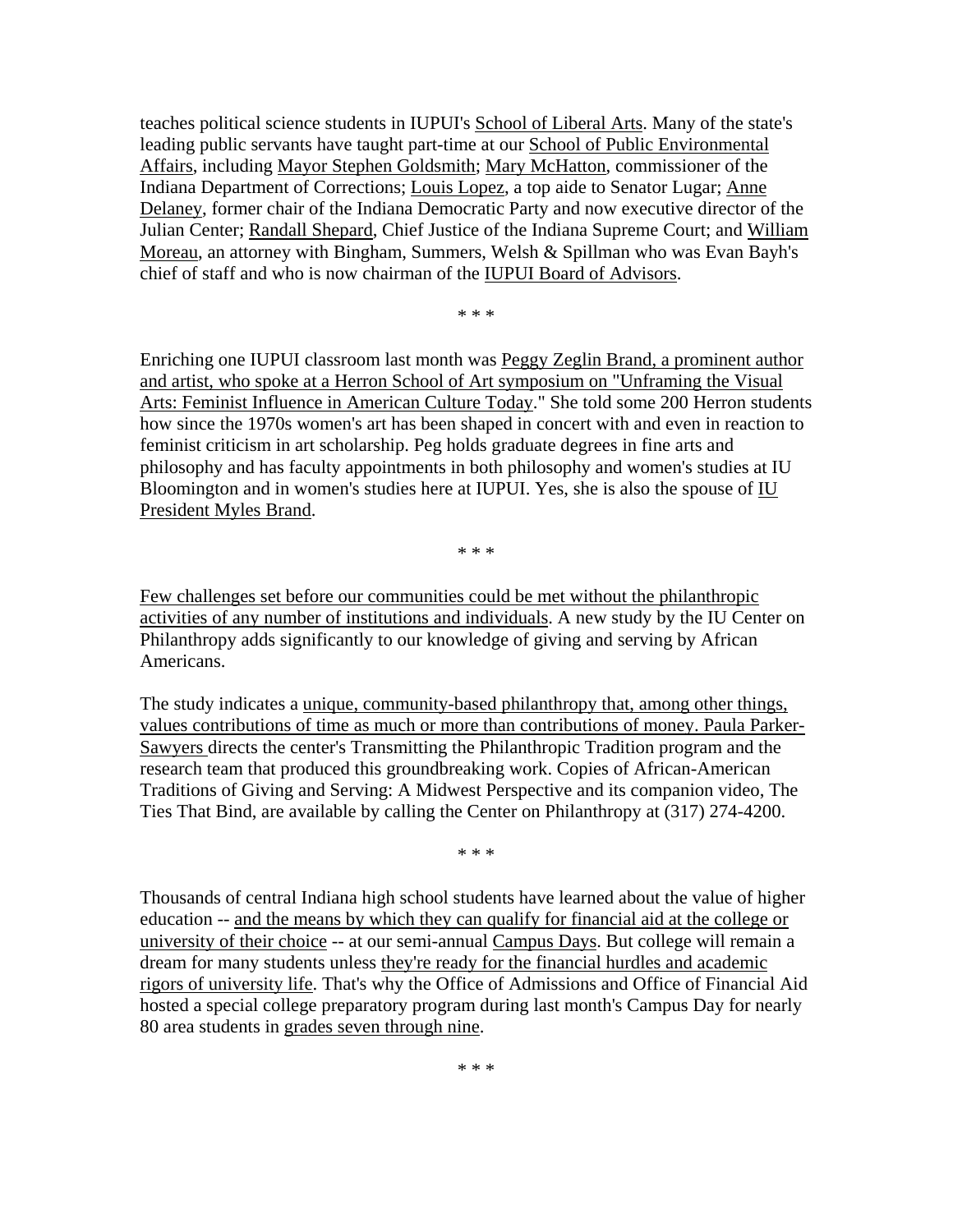Enclosed with this newsletter is my State of the Campus address. I hope you'll agree with me that IUPUI stands at a unique moment in its history. Nowhere is this more evident than in our proposal for University College, which I described in last month's newsletter. The speech outlines the present and future conditions that have led us to propose this next important development. While we face great challenges, this university is truly poised to become a state and national leader in urban higher education by the 21st century. Thanks to all of you for your help thus far in the journey.

m Gerald L. Bepko Changellor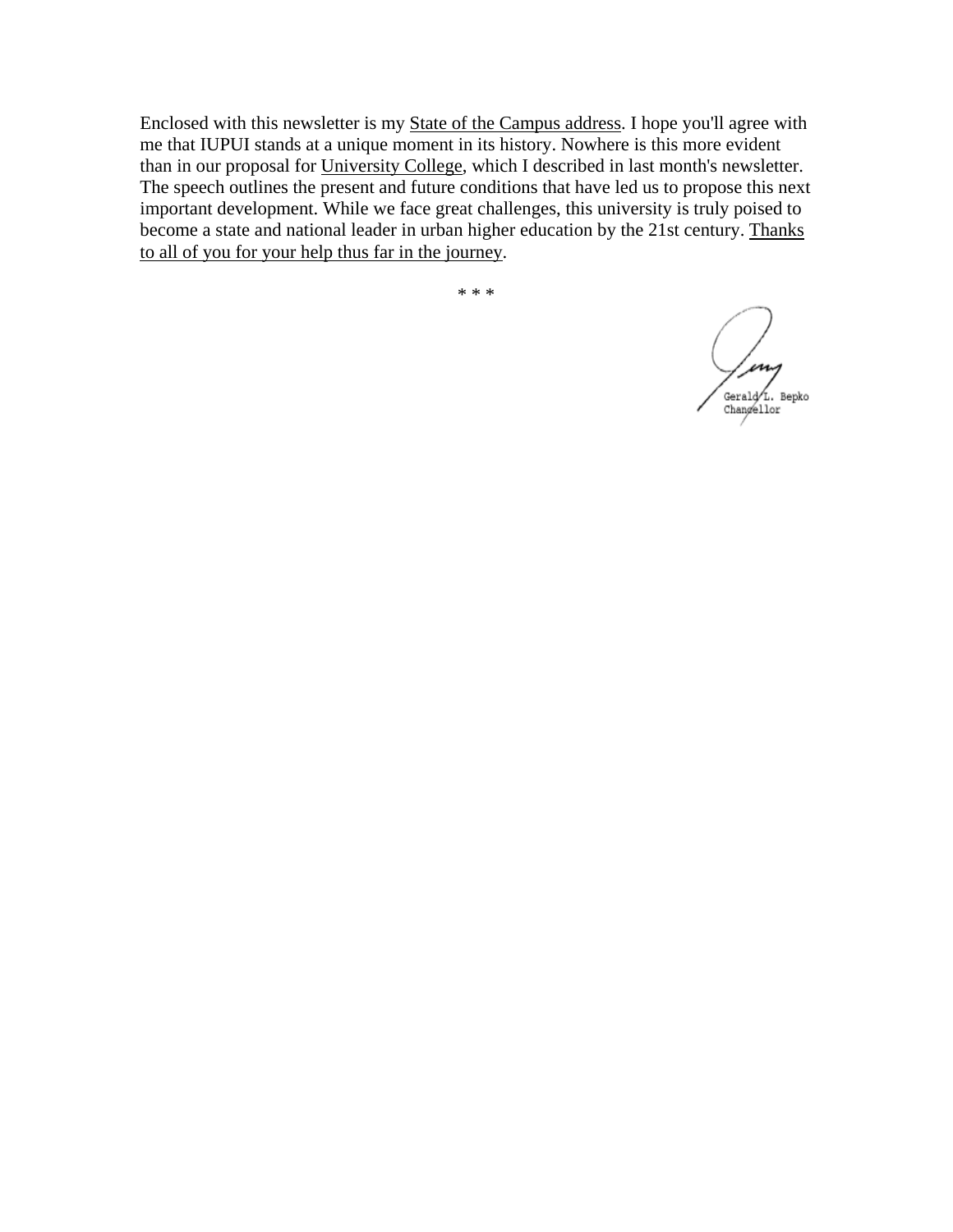In 1994, under the leadership of President Myles Brand, IU embarked on the most ambitious long-range planning effort in its history -- a process which produced the Strategic Directions Charter. The enclosed letter from President Brand and status report on the charter describe how this effort helps IU and IUPUI focus not only on what we have, but more importantly on who we serve. A great university must be committed to the life of its state and nation. The Strategic Directions Charter underscores our commitment to join further with Indiana communities and citizens and inspire new levels of achievement and learning.

\* \* \*

Positioning for the future is the key to success. Indianapolis Power and Light s John Hodowal describes this as skating to where you know the puck will be. All our schools are engaged in this positioning, but here are a few examples from our professional schools that should enhance their national leadership.

A consolidation of IU and Methodist Hospitals is a successful adaptation to changes in health care that should give the IU School of Medicine a better chance to continue its emergence as one of the nation s very best medical schools. The IU School of Dentistry has completed a new, problem-based curriculum which promises to become a national model for dental education. The IU School of Nursing, long recognized for the breadth and scope of its graduate programs, has revamped its undergraduate curriculum to prepare even more nurses for advanced practice and study.

The Herron/Law Phase II project now before the Indiana General Assembly will make it possible to finally bring the Herron School of Art to campus, with the accompanying energy that will be generated by having Herron physically present and able to create strong bonds with other academic programs at IUPUI. This should bring Herron to the forefront. Also, this project will allow us to begin the new law building later this year and provide long-needed space for library and various teaching functions.

While we have reservations about these rankings, we were interested in the fact that the IU School of Law-Indianapolis moved up to the second tier in U.S. News & World Report s recent survey of the nation s law schools. Other second tier schools include Rutgers University-Newark, Southern Methodist University, Syracuse University, Temple University, the University of Florida, the University of Miami (FL) and the University of Oregon.

\* \* \*

Without exceptional faculty, IUPUI s aggressive movement to the forefront of urban higher education would be impossible. It is with this in mind that we proudly report on those whose teaching and research has recently earned Indiana University-wide laurels.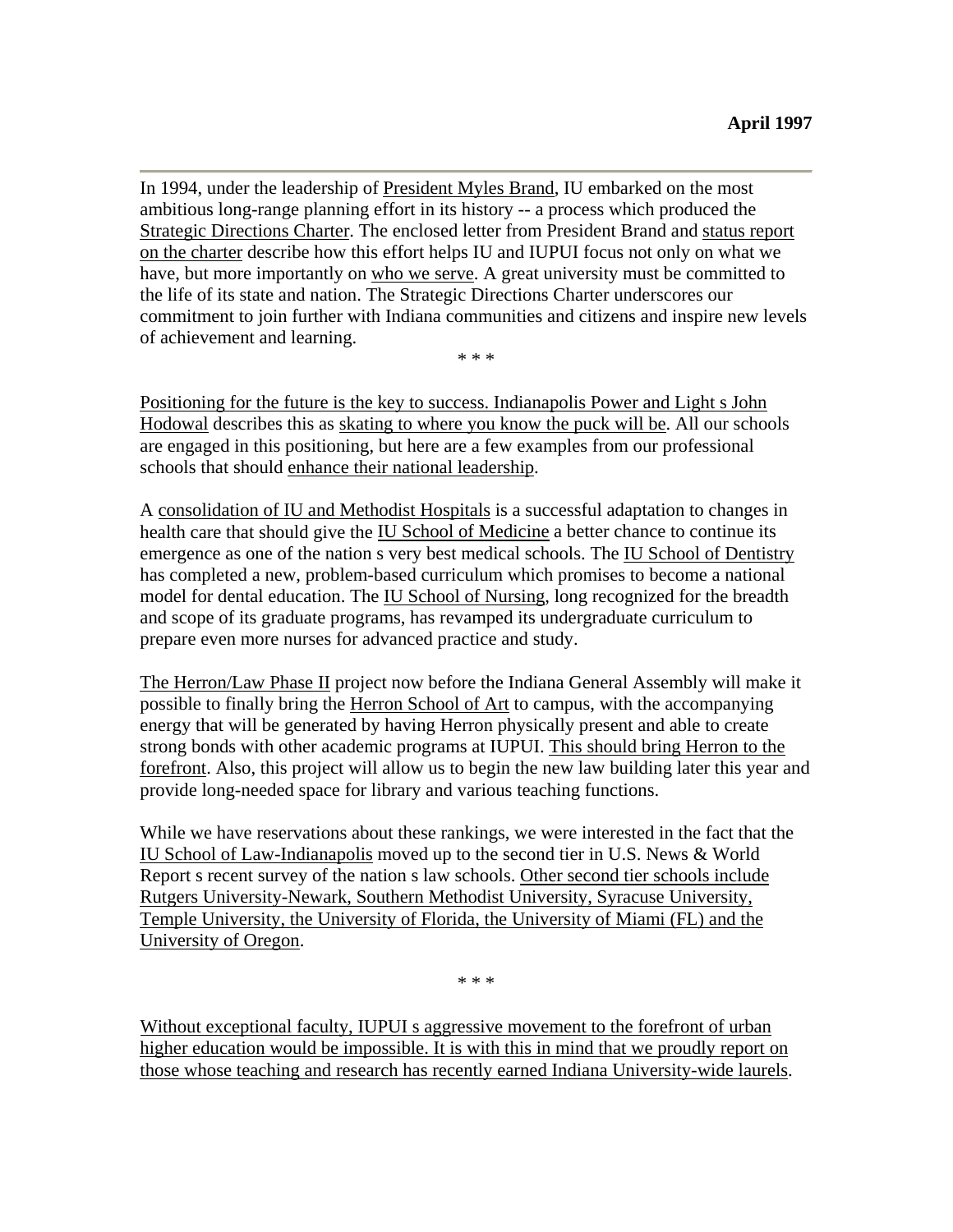At Founder s Day in Bloomington last month, Dr. Robert Einterz, clinical associate professor of medicine, received the John W. Ryan Award for Distinguished Contributions to International Programs and Studies for establishing a collaborative education program between IU and the Moi University Medical School in Kenya. Recognized as Distinguished Professors for their internationally renowned research and teaching were Dr. Bernardino Ghetti, described by one peer as a superstar in the field of neurogenerative disease, and Dr. C. Conrad Johnston, Jr., who is an international leader in metabolic bone diseases such as osteoporosis. Earning the President s Award for Distinguished Teaching was John J. Tilley, associate professor of philosophy at the IU School of Liberal Arts at IUPUI, whose creativity, sensitivity and humor make his classroom a dynamic learning environment.

\* \* \*

That an award for achievement in international programs and studies is named for IU President Emeritus Ryan is appropriate, given the world-wide reputation he helped build for IU during his tenure as university president from 1971 to 1987. His career as an outstanding educator and leader appears headed toward new prominence as chancellor of the State University of New York (SUNY), where he currently serves as interim chancellor. Although still needing approval from the university s trustees, the chairman of the search committee for a permanent chancellor says President Ryan is the most qualified individual to lead what is, with 64 campuses, the nation s largest university. We wish him well.

Sustaining IU s commitment to a superb community of learning is the Teaching Excellence Recognition Award (TERA) created last year by the Trustees of Indiana University. The TERA program recognizes teaching excellence by full-and part-time faculty at IU through cash awards or professional development grants ranging from \$500 to \$1,500. This spring, 278 faculty at IUPUI will receive a total of \$350,000 in awards through the program.

\* \* \*

We are proud of the close ties to IUPUI shared by several men and women recently honored for professional achievement by the Center for Leadership Development, headed by good friend Henry Bundles, which prepares minority youth for business and community leadership. Arthur Carter, Sr. a retired certified public accountant who received the center s Lifetime Achievement Award, is an alumnus of our School of Business, as is Marsha Oliver, general manager of the Simon Debartolo Group's Lafayette Square Mall, who was given the Madame C.J. Walker Award. Marya Jones Lee, an NBD Bank executive honored for excellence in financial services, is an alumna of our School of Law. Congratulations as well to Esperanza Zendejas, superintendent of Indianapolis Public Schools, who was honored for excellence in education and is a member of our Board of Advisors, and to Ernest Newborn, Jr., the general counsel of Acordia, Inc., recognized for professional excellence. I was proud to serve with Ernest on Attorney General Jeff Modisett's transition team.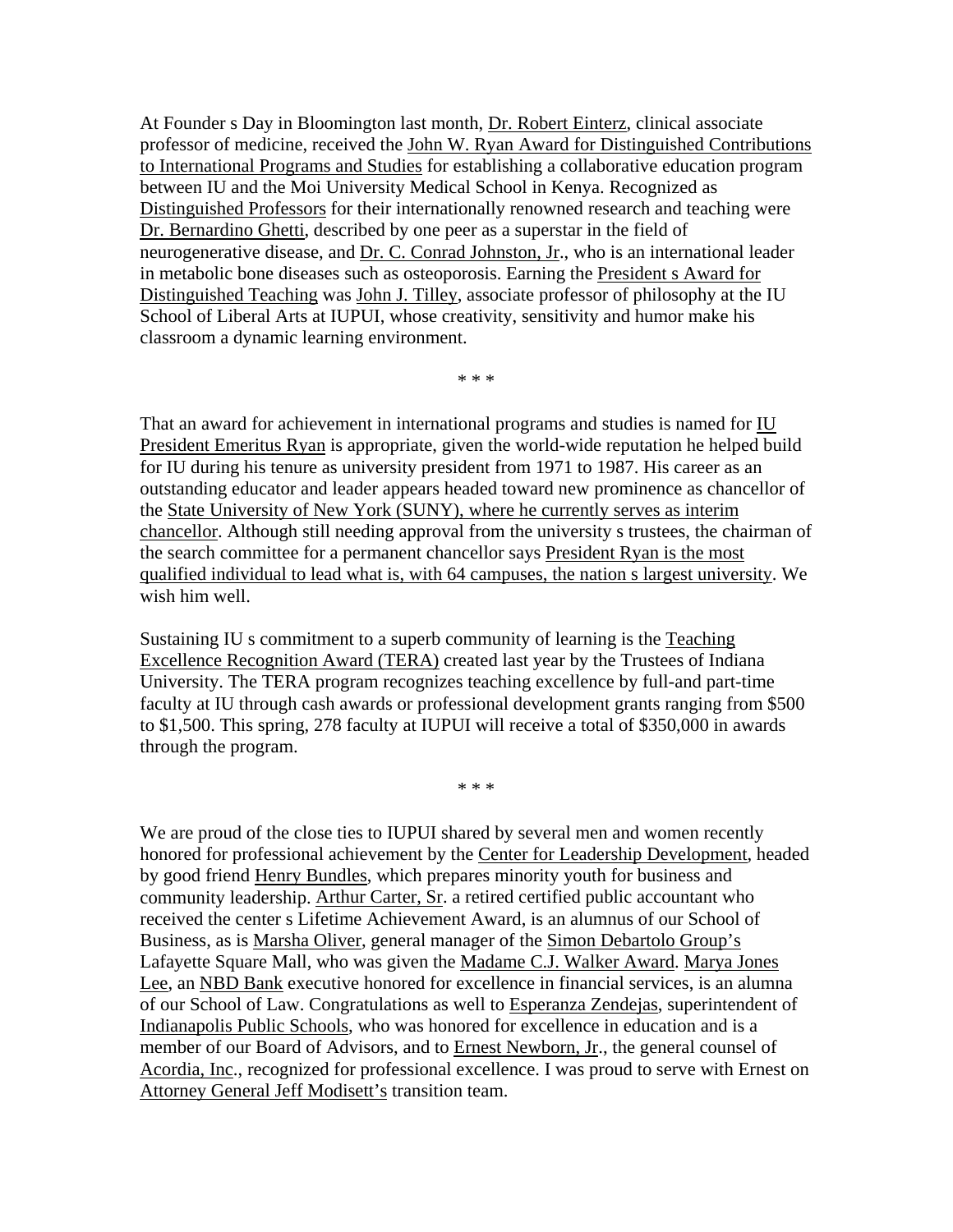J. Herman Blake, vice chancellor for undergraduate education at IUPUI, was honored last month for his work to enhance African American participation in higher education. Herman is the 1997 recipient of the Exemplary Leadership Award for Public Service from the Black Caucus of the American Association for Higher Education. IUPUI -- as well as the Indianapolis community -- benefits tremendously from his vision and leadership.

\* \* \*

A dedicated team of students, faculty and staff from the Purdue School of Engineering and Technology at IUPUI competes against Ohio State University, the University of Notre Dame, the University of Oklahoma and other schools in a unique racing series that features high-performance electric vehicles.

This kind of racing is called formula lightning. IUPUI s entry has won in three of its six outings, most recently at the Firebird International Speedway in Phoenix last month. The series helps foster new electric vehicle technology and causes our engineering and technology graduates to be in great demand. The IUPUI formula lightning race car will be featured in next month's 500 Festival Parade.

\* \* \*

It is fitting that IU Trustee James T. Morris, Chairman and Chief Executive Officer of IWC Resources Inc., will give the keynote address this month at our annual Spirit of Philanthropy Luncheon. Even in a city known for its philanthropic spirit, Jim s record of public service stands out. It includes bringing Indianapolis a world-wide reputation in amateur athletics, battling the blight of infant mortality in central Indiana, strong leadership for United Way, and tireless support of IU, his alma mater, and of IUPUI, where he serves on our Board of Advisors. Junior Achievement of Central Indiana recently inducted Jim into its Central Indiana Business Hall of Fame on the strength of his many accomplishments and his high moral and ethical standards.

\* \* \*

Until a special ceremony there last month honoring IU School of Music Dean Charles Webb and his wife, Kenda, no one in the 109-year history of the Indiana Statehouse had ever played a grand piano in the legislative chambers of the House or Senate. Charles, who retires this year after 24 years of leading one of the world s most comprehensive institutions for musical studies, played a Chopin scherzo and a setting of Stardust by Hoagy Carmichael on Steinway grand pianos set up in both the House and Senate chambers. Our thanks to Darrell Bailey, director of the IU School of Music at IUPUI, who arranged with Meridian Music to provide, move and tune both pianos free of charge. Someday, grand pianos may again be played in the chambers. Whether they will ever be played so well is another matter.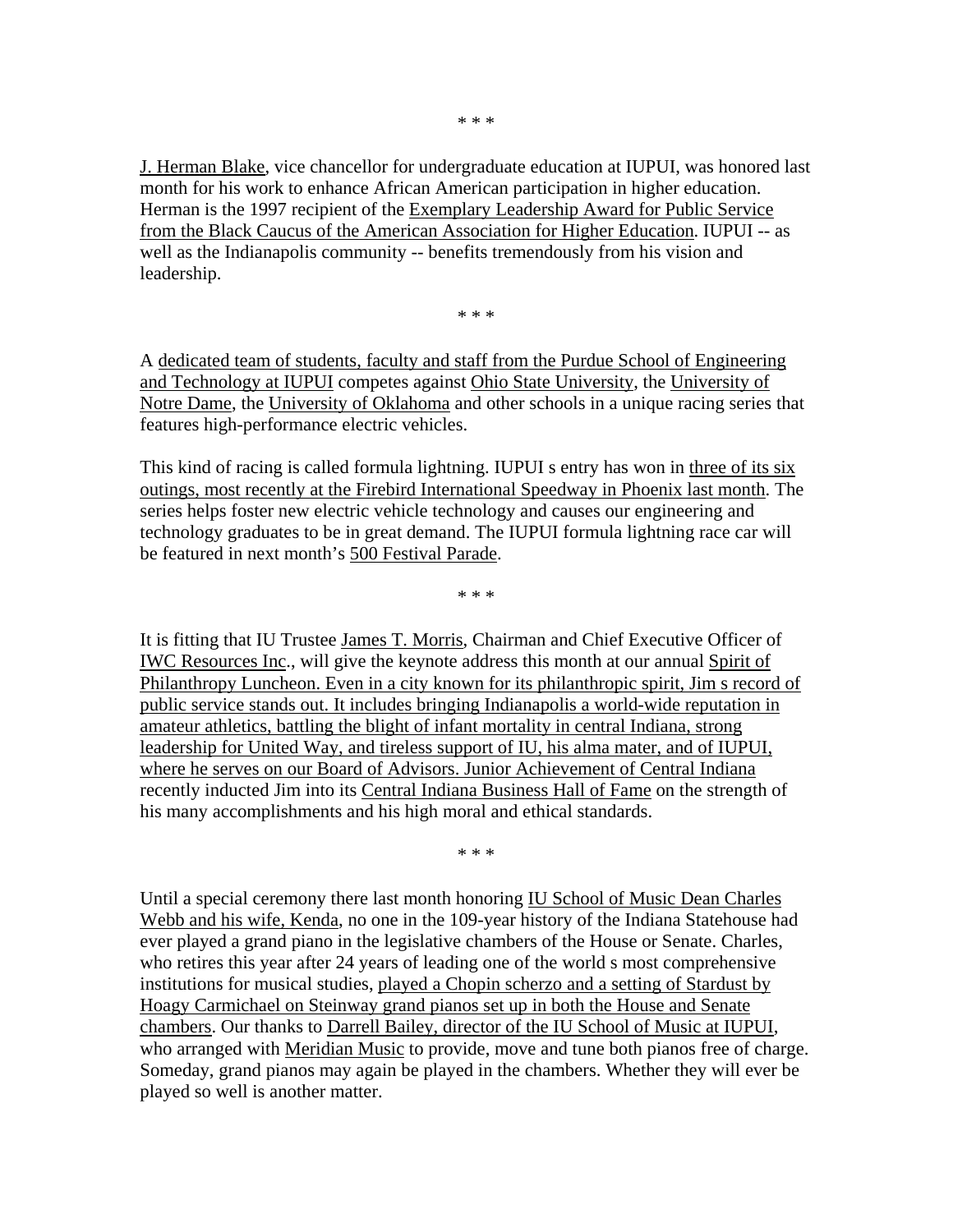School spirit can mean more than showing up for athletic events. Our Undergraduate Student Assembly raised hundreds of dollars and collected food, clothing, and appliances to help more than 150 people left homeless by a devastating fire last month at the Canterbury Apartments downtown. We re proud of these students for their thoughtfulness and leadership

Using sophisticated lasers and dyes, researchers at our School of Medicine have developed an accurate way to measure blood flow to the optic disc and nerve -- areas of the eye damaged by glaucoma, a leading cause of blindness in the United States. The discovery by Dr. Alon Harris, director of the IU Glaucoma Research and Diagnostic Center, and his team of researchers could revolutionize glaucoma treatment by helping physicians pinpoint damage and treat it with medications that stimulate blood flow. The finding may also prove vital to treatment of other eye diseases, including those associated with diabetes and AIDS.

IU's Faculty Colloquium on Excellence in Teaching was formed to promote teaching as an art and to recognize those who practice it with great skill and care. FACET annually invites a small, select group of faculty to join the organization and encourage outstanding teaching throughout the university. This year s FACET invitees from IUPUI are Barry Cournoyer, associate professor in the IU School of Social Work; Catherine Souch, assistant professor of geography in the IU School of Liberal Arts; Sanjiv Gokhale, assistant professor of construction technology in the Purdue School of Engineering and Technology; Marc Jacobson, assistant professor in the Herron School of Art; Anna McDaniel, assistant professor in the IU School of Nursing; and Ann Zerr, associate professor in the IU School of Medicine.

Gerald<sub>L.</sub> Bepko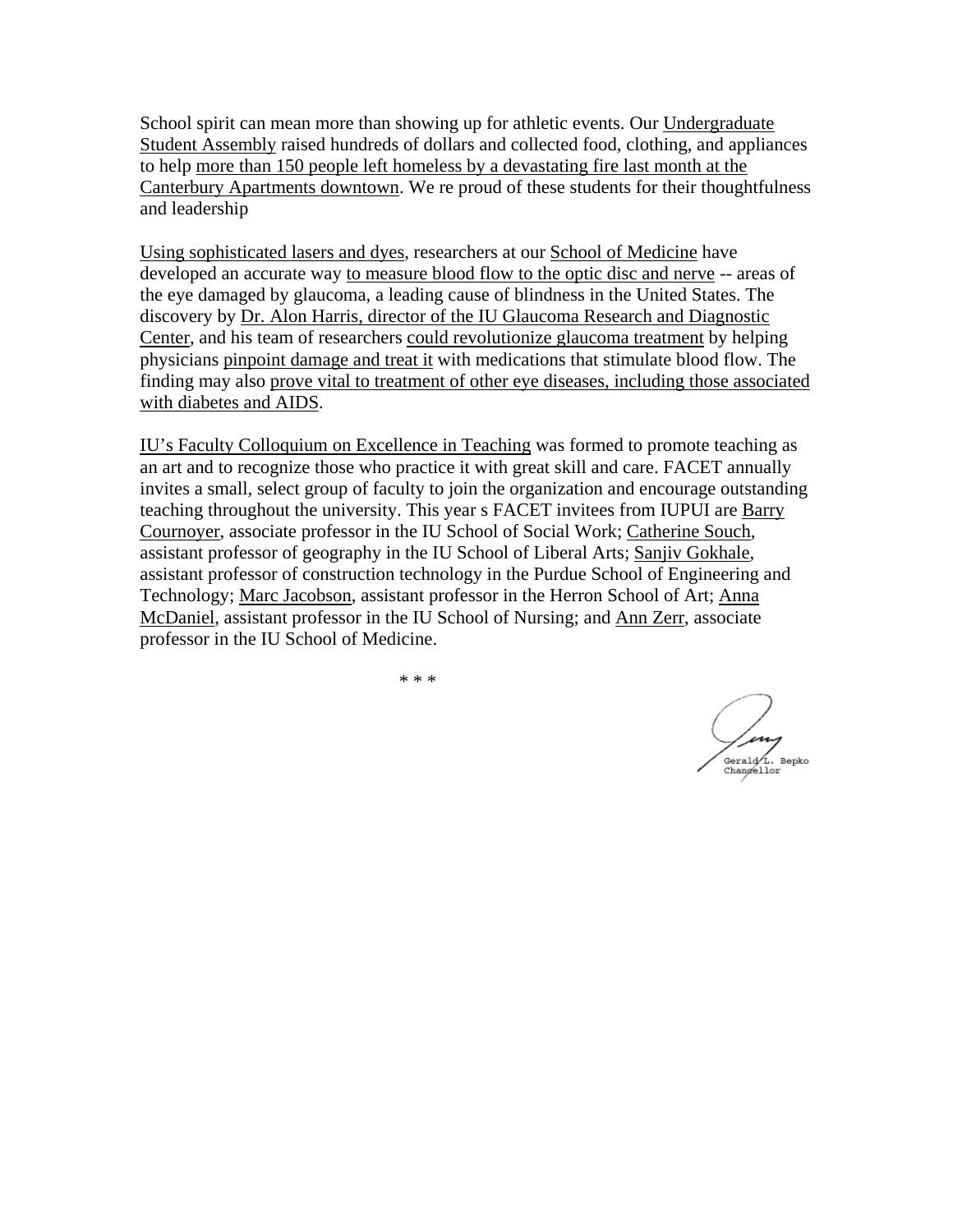During our commencement ceremonies this month at the RCA Dome, Marianne Stephens brought to 100,000 the number of graduates from IUPUI schools and programs living throughout the world. This is more than a numerical milestone -- some 70 percent of our graduates reside in Indiana, and they make a significant impact on the social and economic vitality of our state. Marianne is a good example. She earned her bachelor's degree in physical education while working as director of health and physical education at the Boys and Girls Clubs of Indianapolis, and plans to return to IUPUI for her master's degree. Marianne's drive to better herself and her community is shared by many of our alumni. Indeed, of the 40 men and women under age 40 cited this month by the Indianapolis Business Journal as outstanding civic, business and community leaders, nine are graduates of IUPUI. I was particularly pleased that five of the IBJ's 40 were students at the IU School of Law-Indianapolis when I was dean: State Sen. J. Murray Clark, a partner with Clark Quinn Moses & Clark; Ellen Engleman, executive director of Electricore; G. Frederick Glass, a partner with Baker & Daniels and P. Karl Hass, who chairs that law firm's real estate team; and Mary E. Solada, a partner with Bingham Summers Welsh and Spilman. I knew them as students and had the honor of teaching most of them in courses I offered. They succeeded despite this distraction.

\* \* \*

Five outstanding citizens earned honorary degrees from IUPUI at our commencement. Tom Binford, whose volunteer activities in central Indiana are legendary, was awarded a Doctor of Laws degree from IU. Ernest G. Heppner, an electronics pioneer and author who wrote about his experiences as a young Jewish refugee in Japanese-occupied Shanghai during World War II, received an honorary Doctor of Humane Letters degree from IU.

Doris Merritt, whose four decades at IUPUI include leadership roles at both the IU School of Medicine and the Purdue School of Engineering and Technology, was awarded an honorary Doctor of Science degree from Purdue. Former U.S. Rep. John Myers, who served Indiana with distinction for three decades and was instrumental in securing funding for our Cancer Research Institute and the Indiana Cancer Pavilion, earned an honorary Doctor of Laws Degree from IU. Dr. Andrew Thomson Jr., a distinguished physician and educator who was instrumental in the IU School of Medicine's \$211 million capital campaign last year, received an Honorary Doctor of Laws degree from IU.

\* \* \*

Eugene R. Tempel, vice chancellor for external affairs at IUPUI, will succeed University of Notre Dame President Rev. Edward A. Malloy as chairman of the Indiana Commission on Community Service and Volunteerism. The commission oversees state and federal volunteer efforts in Indiana and plays an important role in linking college students with community service efforts. One of Gene's first jobs as chairman was to join the delegation led by Indiana's First Lady Judy O'Bannon to Philadelphia for the President's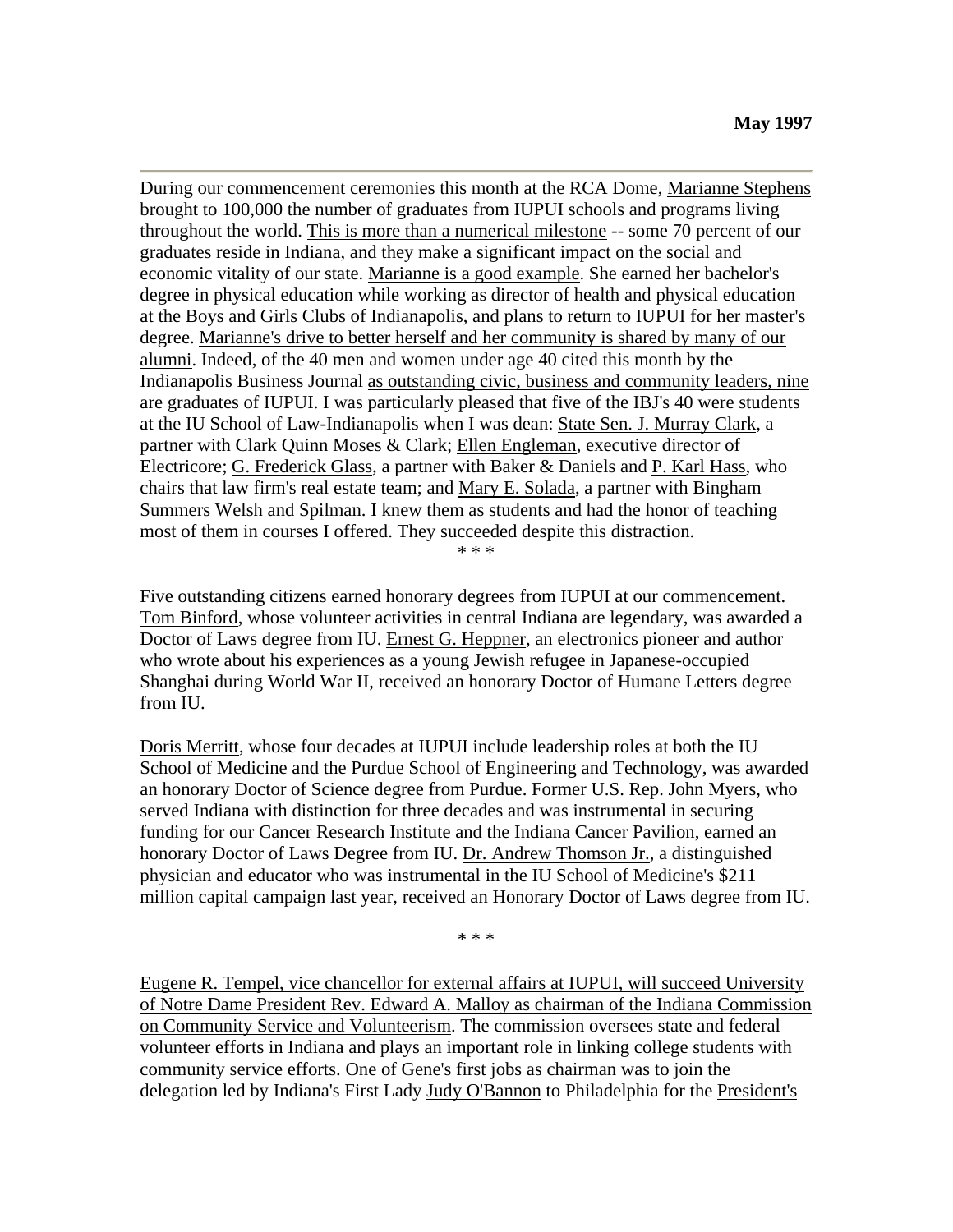Summit for America's Future. The national focus on volunteer service and community activism highlighted by the summit again shows that IUPUI is in the right place at the right time. The IU Center on Philanthropy, represented at the summit by Paula Parker-Sawyers, brings a decade of scholarship on voluntary action for the public good to this important national issue. Gene's appointment to the commission positions IUPUI to bring our strong tradition of community service to volunteer and community service efforts throughout Indiana and the nation.

\* \* \*

A proposal for an IU Center on Aging Research Excellence at IUPUI will receive funding from a Strategic Directions Charter grant. Estimates suggest that one in six Hoosiers will be age 65 or older by 2000, highlighting the importance of research on aging. This interdisciplinary effort among IU's schools of medicine, nursing, allied health sciences, dentistry, optometry, social work and potentially many other programs and departments at IUPUI should produce important discoveries and help improve the quality of life for older adults, both here and across the nation.

\* \* \*

IUPUI has been selected to participate in a \$600,000 research project called "Restructuring for Urban Success: Learning Communities on the Urban Campus" funded by the Pew Charitable Trusts. Working with our peers at Portland State University, Temple University and the University of Houston, we will develop new models to support the achievement and persistence of urban university students. This project addresses the fact that the majority of America's college students are now "nontraditional" students who balance academics with work, family and community activities. IUPUI has emerged as a national leader in serving students within the urban environment by offering a full range of academic and support programs. But we can do better. We look forward to working with our peer universities to develop new programs that address the changing nature of American higher education and provide new strategies for student success. Our thanks to the Pew Charitable Trusts, a leader in national and international philanthropy, for selecting us to join in this project.

\* \* \*

This month we named 34 men and women, drawn from our existing schools and programs, to the faculty of the new University College. They will set the standards, expectations and culture of what is certain to be our most important program in anticipation of a new era of student-centered learning at IUPUI. A search has begun for a dean, associate dean, and assistant dean of the college. By serving as an academic common ground for undergraduate learning, University College will provide our students with the tools they need for sustained success and achievement. It will be a key component in ensuring that the first-year student retention rate at IUPUI equals or exceeds the national rate of 70 percent within the next five years.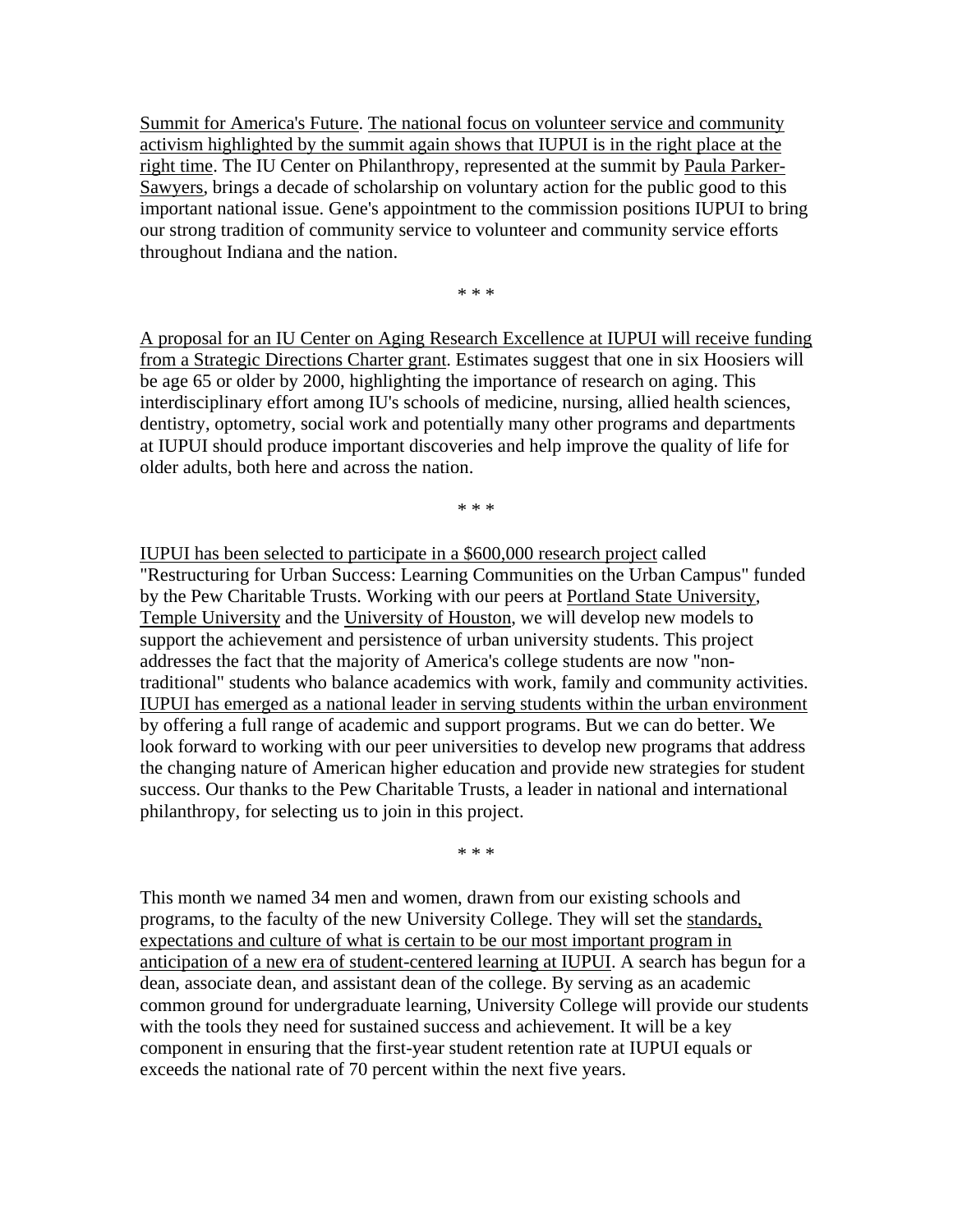Universities play an important role in the interpretation and analysis of public policy. At IUPUI, the Center for Urban Policy and the Environment recently assisted state lawmakers, local officials and citizens on the Indiana Advisory Commission on Intergovernmental Relations in publishing a comprehensive report on the general condition of child welfare programs in Indiana. The report takes on added significance in light of welfare reform at the federal level that is delegating greater authority than ever before to state and local governments. Among the report's findings are that child abuse and neglect cases increased more than 105 percent between 1985 and 1995, and that, from 1985 to 1993, the increase in these cases went up 89 percent in Indiana compared to 59 percent nationally. In addition, from 1994 to 1995, child welfare costs increased 13 percent, while all other welfare expenses decreased by 22 percent.

\* \* \*

Using sophisticated lasers and dyes, researchers at the IU School of Medicine have developed an accurate way to measure blood flow to the optic disc and nerve -- areas of the eye damaged by glaucoma, a leading cause of blindness in the United States. The discovery by Dr. Alon Harris, director of the IU Glaucoma Research and Diagnostic Center, and his team of researchers could revolutionize glaucoma treatment by helping physicians pinpoint damage and treat it with medications that stimulate blood flow. The finding may also prove vital to treatment of other eye diseases, including those associated with diabetes and AIDS.

\* \* \*

IUPUI was proud to welcome the nearly 20,000 participants running in the 500 Festival Mini-Marathon through our campus earlier this month and we are also honored to help put finishing touches on this special month in Indianapolis by participating in the 500 Festival Parade, which will feature our Formula Lightning electric race car and the IUPUI Calliope. We hope all of you have a safe and happy Memorial Day holiday.

Gerald<sup>1</sup>L. Bepko Changellor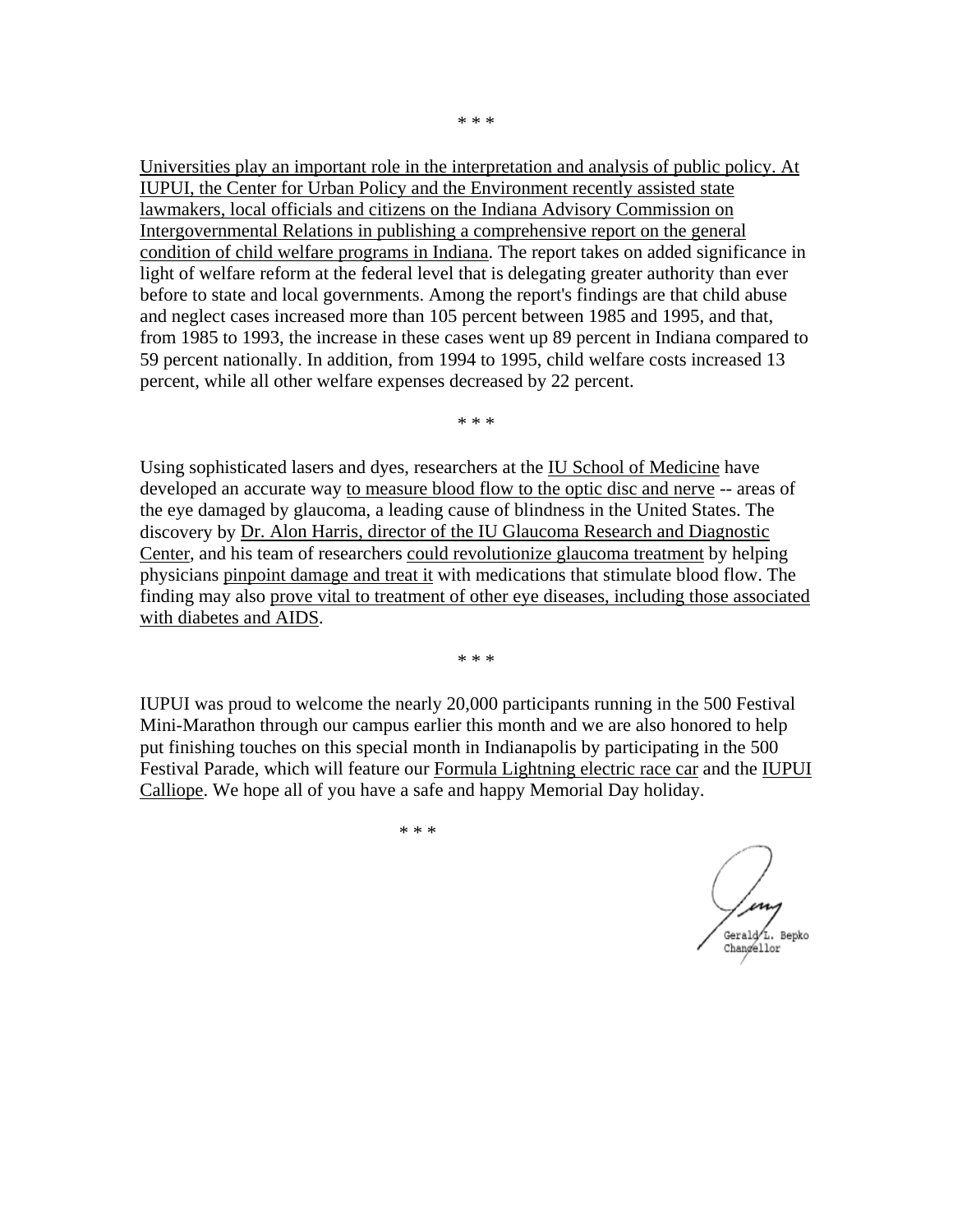The IU Center on Philanthropy at IUPUI, a national leader in philanthropic scholarship and education, has a new executive director -- Eugene R. Temple. Many of you know Gene as vice chancellor for external affairs at IUPUI, where he oversaw campus efforts in alumni relations, marketing, community and governmental relations, development, and intercollegiate athletics.

In addition to those roles, Gene has been instrumental in establishing the Center on PhilanthropyUs national and international reputation since its founding in 1987. He chaired the centerUs first organizing committee and served as part-time executive director of the popular Fund Raising School, where he taught courses on the centerUs behalf not only across the nation but around the world. He is coauthor of *Fund Raisers: Their Careers, Stories, Concerns, and Accomplishments*, a study of the fund raising profession, and serves as vice chairman of the National Society of Fund Raising Executives Board of Directors.

Gene is especially well suited to guide the center into the next decade and position it to grow in influence as a leader in the discussion of philanthropy's role in bettering the quality of life in communities around the world.

We will miss Gene as a member of the campus administration, but we are delighted to invite him to move into this new, fundamentally important role in the center, one of the key interdisciplinary efforts shaping IUPUI's future.

\* \* \*

More than 175 first-generation and low-income students at IUPUI will receive intensive academic advising and counseling through a U.S. Department of Education grant. The federal Student Support Services Program will provide \$175,000 annually through 2001 for programs within University College that are aimed at improving student persistence and academic achievement. This award is the result of a coordinated effort by the Undergraduate Education Center and the Offices of the Registrar, Admissions, and Student Financial Aid.

An important part of IUPUI's mission is to serve students of all ages, including those who are years away from considering a college career. This summer, we continue our tradition of serving as a place where hundreds of central Indiana youngsters can learn about science, engineering, and technology and get a taste of college life.

For nearly a quarter century, the Minority Engineering Advancement Program (MEAP) has encouraged local middle and high school students who are talented in math and science to consider careers in engineering and technology. This program, sponsored by the Purdue School of Engineering and Technology at IUPUI, helps combat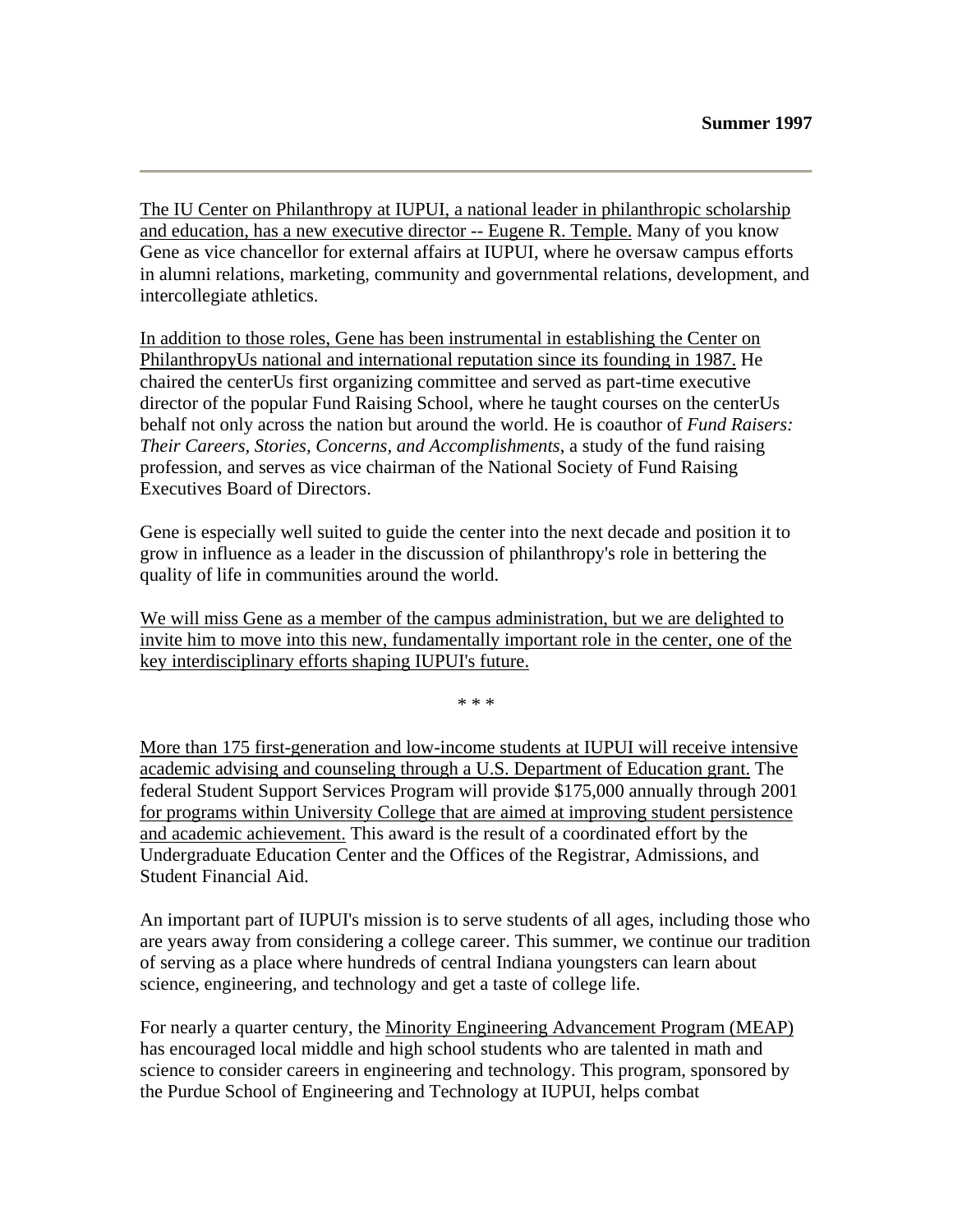underrepresentation of minority men and women in those fields. The MEAP program runs through July 25.

Our Upward Bound program, funded in part by the U.S. Department of Education and now in its second year at IUPUI, will host some 50 students from four Indianapolis-area high schools this summer. They will spend six weeks on campus, taking classes, living in a dormitory, participating in community volunteer work, and seeing what life as a college student is all about. Upward Bound runs through July 25.

Scientist's Apprentice Camp teams tomorrow's scientists with today's -- 24 students in grades 6-8 work side by side with professors of chemistry, computer science, geology, physics, and psychology from the Purdue School of Science at IUPUI. They conduct research projects and learn basic methods of scientific inquiry and experimentation. The camp runs until July 18.

Earlier this summer IUPUI and the White River State Park Development Commission sponsored Future Camp, where central Indiana high school students working with professors from the IU School of Education and the Purdue School of Science used stateof-the-art software to create three virtual reality projects, one of which was a virtual RtourS of the Indiana Statehouse that included a welcome from Gov. Frank O'Bannon.

\* \* \*

Angela Barron McBride, university dean of the IU School of Nursing, has been named to the National Institutes of Health Advisory Board on WomenUs Health. This is the latest of many recognitions Dean McBride has earned, which include service as past president of the American Academy of Nursing and as a fellow of the American Psychological Association.

\* \* \*

Congratulations to the elected officials and civic leaders who helped bring the NCAA headquarters to Indianapolis and White River State Park, including James T. Morris, president and CEO of IWC Resources, an IU trustee and member of the IUPUI Board of Advisors. The NCAA will add a capstone to our city's emergence as a world-class leader in amateur athletics and be a wonderful companion to the campus sports facilities that border the park.

Those sports facilities continue to be busy. Earlier this summer, the newly renovated Track and Field Stadium hosted the USA Track and Field Championships. From August 9 to 17, the Indianapolis Tennis Center on campus hosts the 1997 RCA Tennis Championships. Tickets are still available for this popular tournament, regularly voted a favorite by players on the Association of Tennis Professionals Tour. For ticket information, call (800) 622-LOVE.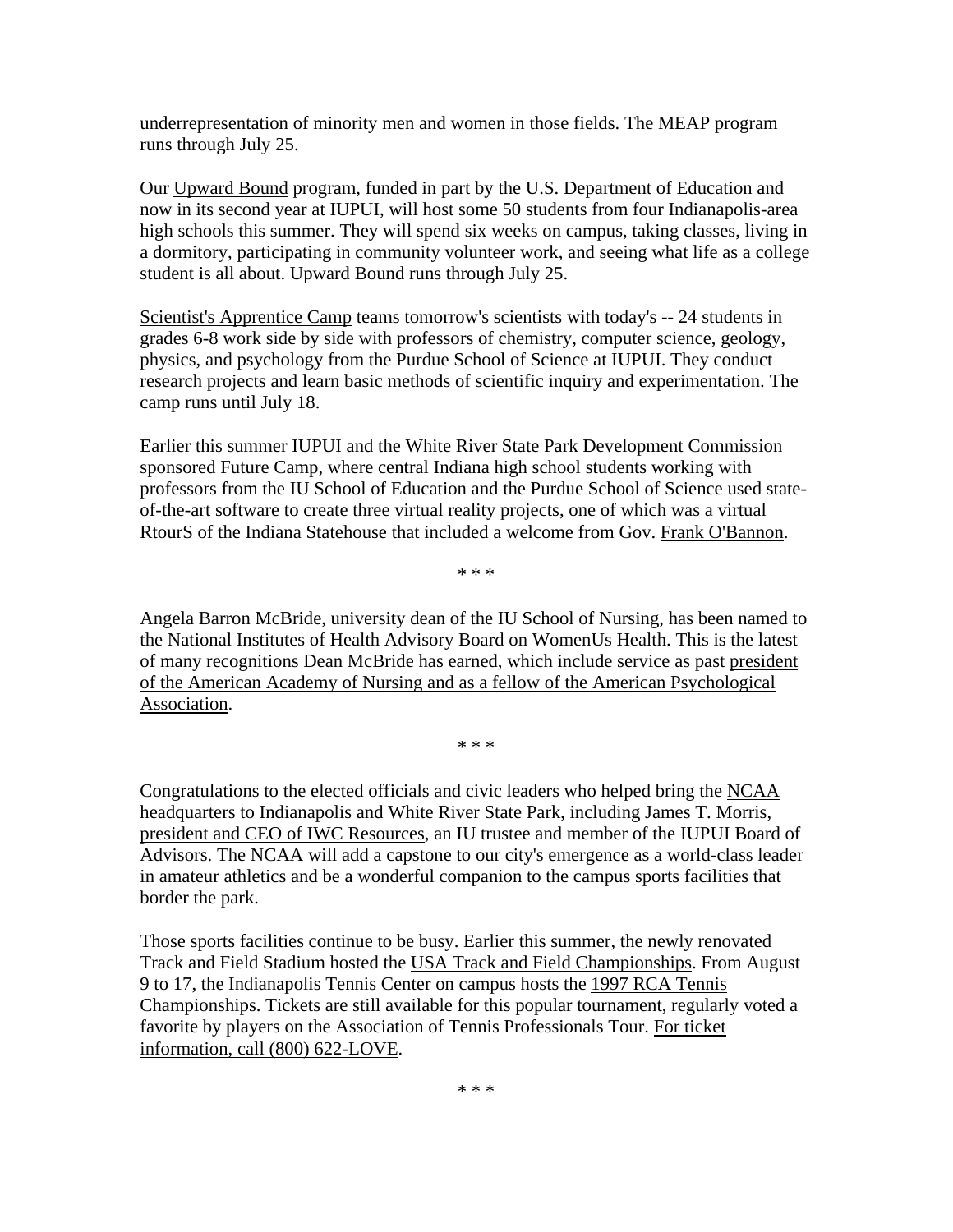Our Institute of Forensic Imaging was toured recently by Mayor Stephen Goldsmith and Police Chief Michael Zunk. This facility, located within the Purdue School of Engineering and Technology, is helping state and local law enforcement officials use digital imaging technology to better investigate and prosecute crime. IUPUI is proud to host the lab as well as other projects within AdvanceTek, Inc., a not-for-profit research and development corporation that focuses on new ways to link cutting-edge technology with government, business, and industry partners.

Another arm of the AdvanceTek consortium is the Advanced Vehicle Technology Institute, where Dr. Russell C. Eberhart, associate dean for research at the Purdue School of Engineering and Technology at IUPUI, was recently appointed executive director. Russ was instrumental in founding the Institute, which works toward having mid-America recognized as a leader in the development and manufacture of electric and electric-hybrid vehicles.

\* \* \*

Although IUPUI benefits from external private support, it is particularly satisfying when our faculty and staff, through the annual Campus Campaign, contribute to worthwhile projects within the university. So far, the campaign has raised more than \$100,000 in support of the IUPUI Child Care Center, our Office for Women, new acquisitions for the University Library, the Minority Student Scholarship Fund, among many others.

\* \* \*

Indianapolis was one of five cities featured as a model of urban redevelopment at the James A. Rouse Forum on the American City, held June 24 in Washington, D.C. The forum also featured Baltimore, Cleveland, Chattanooga (Tenn.), and Portland (Ore.).

The forum is named for the man who developed Boston's Faneuil Hall Marketplace, Baltimore's Harbor Place, and other "festival marketplaces" that have helped rejuvenate urban centers through trade and tourism.

I was honored to join Mayor Stephen Goldsmith; John S. Myrland, President, Indianapolis Chamber of Commerce; and Dennis West, President of Eastside Community Investments on a panel that described some of the strategies behind the Indianapolis renaissance, including the role of public higher education as a contributor to economic development.

Among the improvements made to America's urban areas, forum attendees cited publicprivate partnerships to bring investment and jobs back to the inner cities, the federal government's efforts to spur growth in lending, and the cleanup of urban industrial sites.

Treasury Secretary Robert Rubin called on the public and private sectors to join forces in revitalizing cities, saying the country's economic future hinges on successful urban renewal. "The view that inner cities are hopeless simply is not true," he told the audience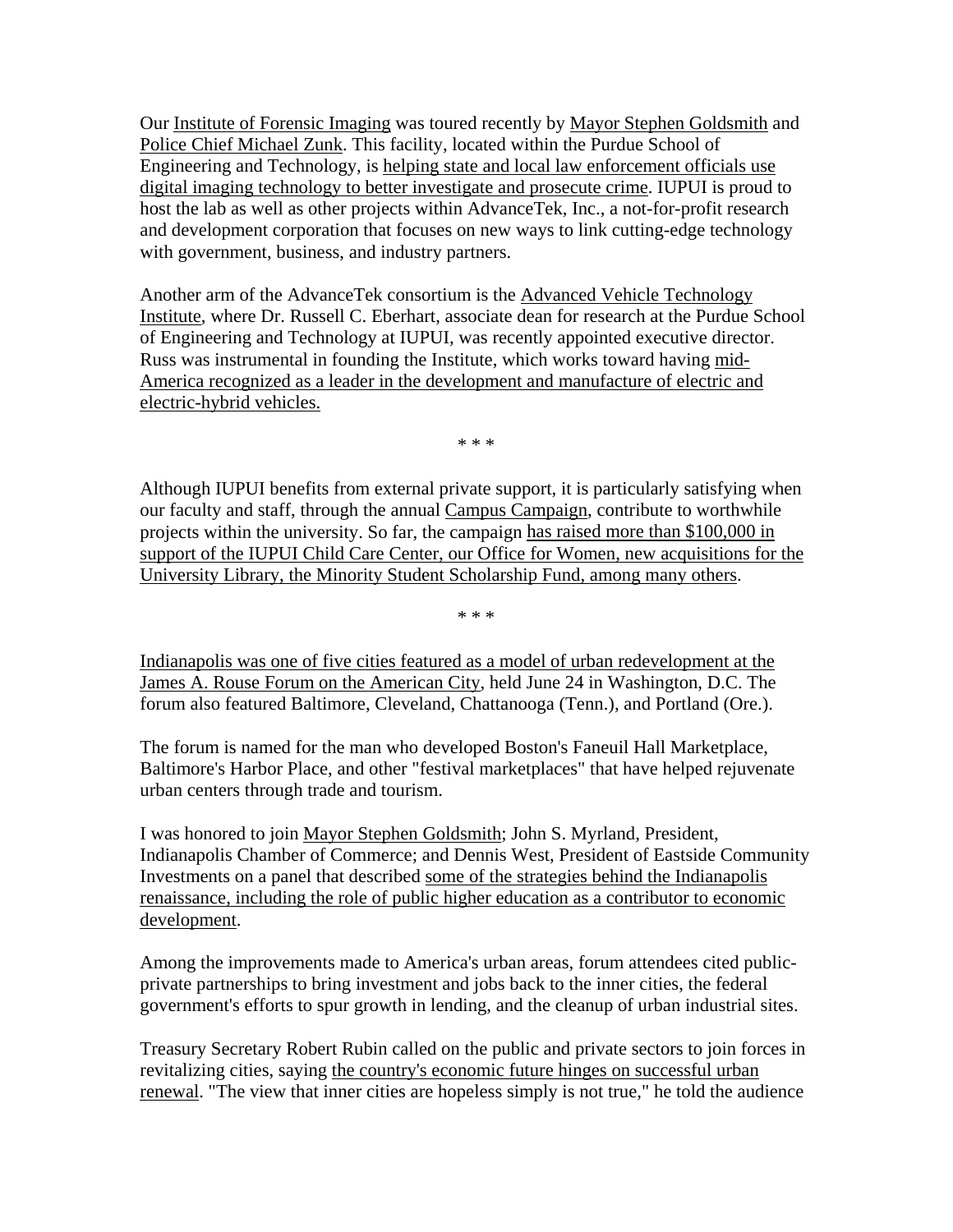of business and government leaders. "The challenge is to take what's worked and try it elsewhere."

\* \* \*

In case you had not seen it, enclosed with this letter is a recent Indianapolis *News* editorial on IUPUI, which comments on my State of the Campus address last December. It contains some interesting commentary on the relationship between IUPUI and the community we serve, and we are pleased to have been granted permission to reprint it and share it with you.

/ ing Gerald L. Bepko<br>Changellor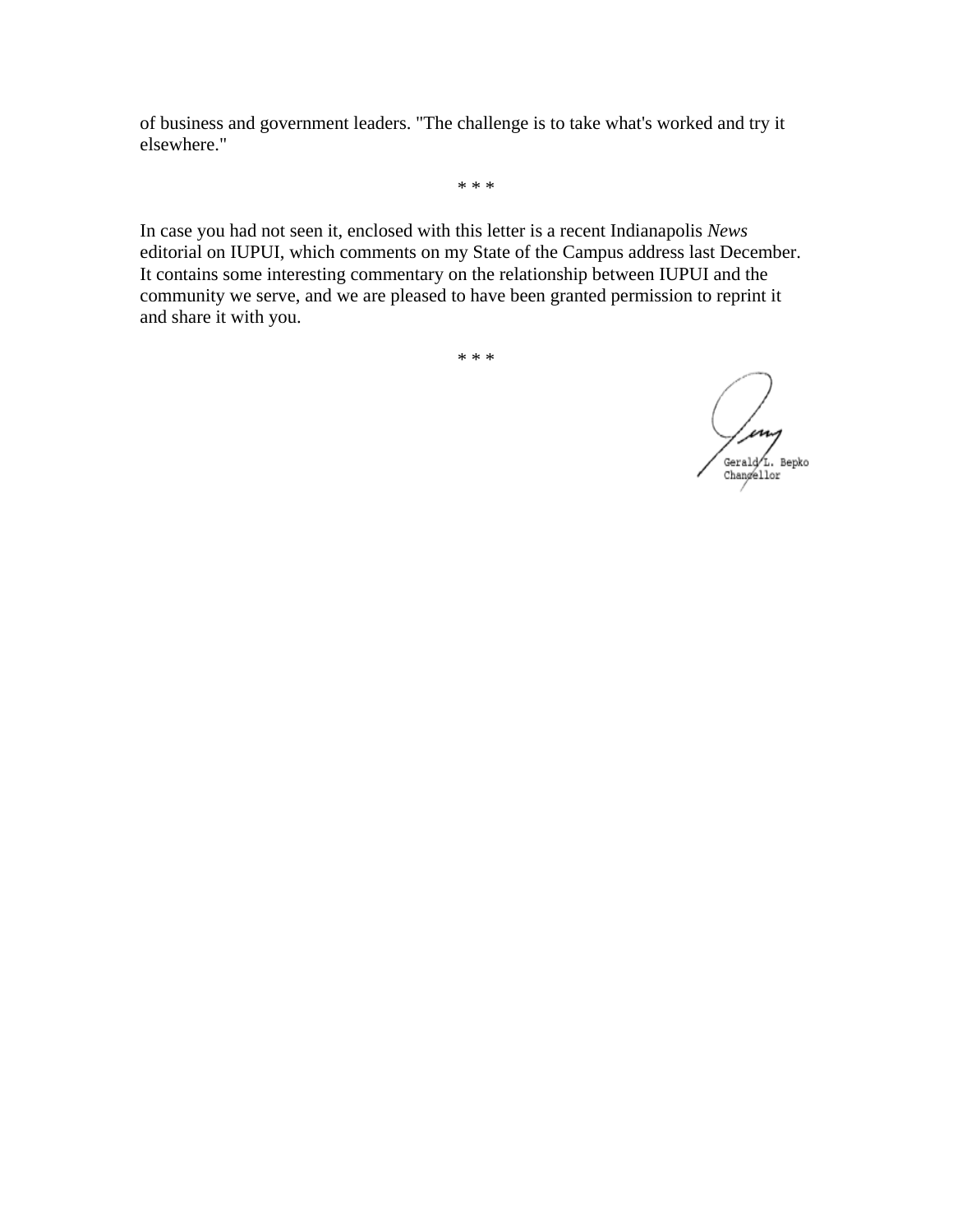IUPUI shares in \$8 million awarded by the Lilly Endowment to IU of the total \$24 million received by four other public universities and nine private colleges statewide to encourage more Hoosiers to earn undergraduate degrees and raise low levels of educational attainment in the state's workforce.

IUPUI Executive Vice Chancellor William M. Plater helped draft the 10-year student retention plan submitted by IU to the endowment. It is designed to improve student success in first-year and foundation skill courses, provide better career counseling and academic advising -- especially for students at risk of dropping out -- create stronger student communities, and support student learning outside the classroom, including technology enhancement.

The endowment grant, combined with other retention efforts already under way, should produce an estimated 1,600 additional graduates systemwide by 2007, including nearly 300 new graduates from our campus. IUPUI's \$2.5 million share of the award will enhance efforts already in place in University College.

\* \* \*

And by the way, University College has its first dean -- Scott E. Evenbeck. Scott began his career with IUPUI in 1972 as faculty member in the Department of Psychology and has served since 1990 as associate vice chancellor for undergraduate education.

He was instrumental in shaping IUPUI's portion of the student retention plan mentioned above, and he recently led a consortium from IUPUI, Temple University, the University of Houston and Portland State University in winning a Pew Charitable Trust grant to develop model student learning communities at IUPUI and other urban universities.

Scott's work is highly regarded nationally, and we are confident that he will lead University College with wisdom and the welfare of students ever in the forefront.

\* \* \*

As a partnership campus of Indiana University and Purdue University, IUPUI is especially proud of alumnus/astronaut David A. Wolf, a native of Indianapolis, who holds a medical degree from IU and an electrical engineering degree from Purdue. He represents the wonderful opportunities available to those whose studies cut across disciplines.

Next month, Dr. Wolf will be on the Russian space station Mir. He joined NASA as an astronaut in 1983, having been a research scientist at the Indianapolis Center for Advanced Research for three years during his medical studies at IUPUI. Only 41 years of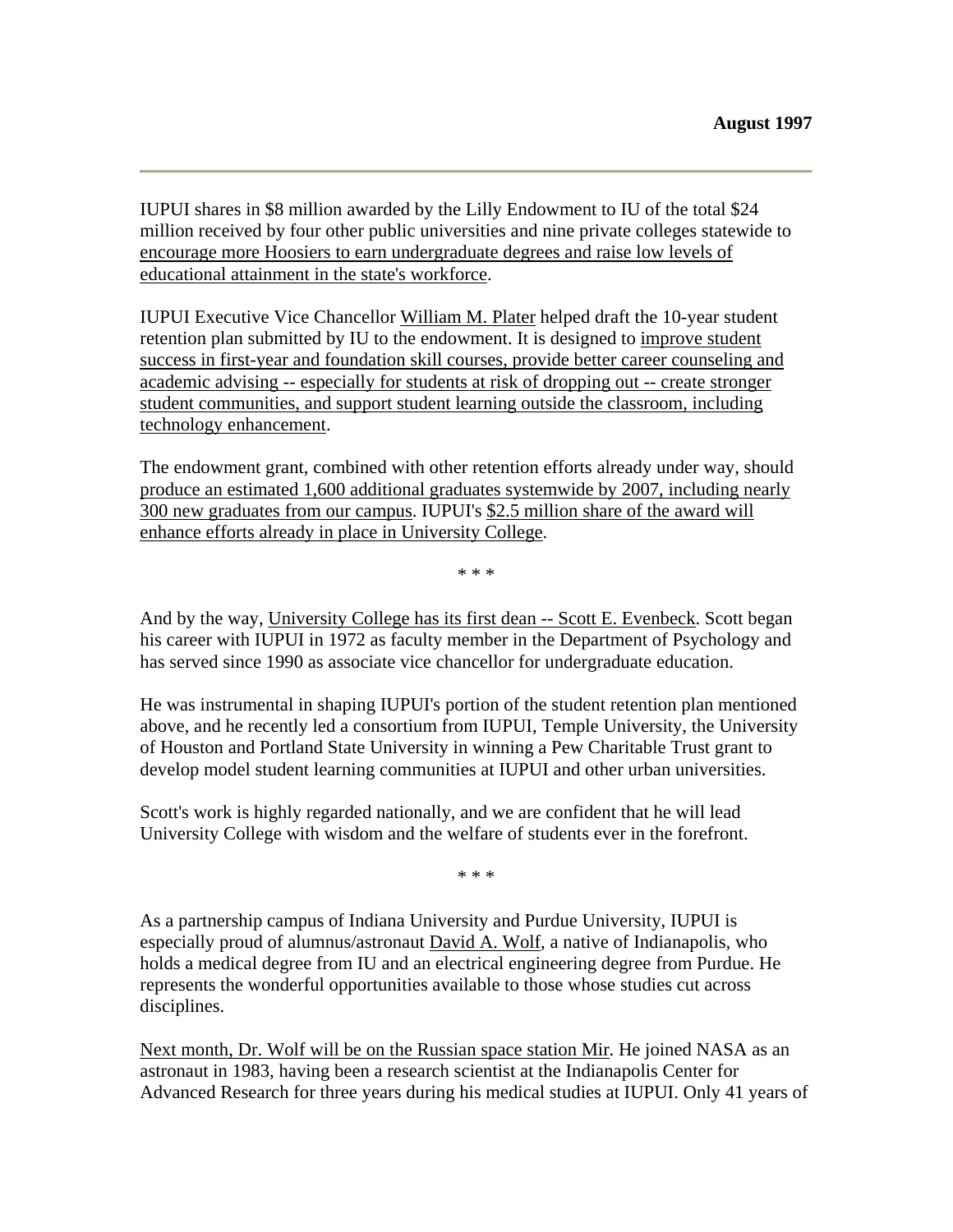age, Dr. Wolf now has 11 U.S. Patents, the 1990 NASA Exceptional Engineering Achievement Medal, and the 1992 NASA Inventor of the Year Award.

He was responsible for developing the American Flight Echocardiography, which analyzes the effect of gravity on the heart, lungs, and cancerous tissues and was assigned as chief engineer for the Space Station's medical facilities.

In 1993, he served as astronaut and mission specialist aboard the space shuttle Columbia, a record-setting 14-day voyage dedicated to life sciences research.

He has spent recent months in Russia, learning the language and preparing medical and scientific experiments to be conducted aboard Mir. Dr. Wolf's exceptional achievements and his enthusiasm for embracing new challenges are an inspiration to Boilermakers and Hurryin' Hoosiers alike. We wish him a safe and productive mission.

\* \* \*

Back on earth, we mark the return of William Hodes, a professor at the IU School of Law-Indianapolis, from an 11-month tour of duty with the U.S. Supreme Court as clerk to Associate Justice Ruth Bader Ginsburg.

Bill's appointment made history -- he was the first tenured law professor to clerk for the high court. But Bill had to work just as hard as his 35 fellow clerks, many of whom had only recently graduated from law school.

His experience tracking cases, writing briefs, working on emergency appeals in capital cases and a birds-eye view of the Supreme Court will undoubtedly provide rich new material for discussion in Bill's classes this fall.

\* \* \*

Leslie Lenkowsky, departing as head of the Indianapolis-based Hudson Institute -- home to some of the nation's top public policy experts -- will become a full-time professor at the IU Center on Philanthropy next month.

This appointment ensures that the Center will continue its leadership in the inquiry and practice of philanthropy. It also enhances the position of the IUPUI campus as a place for national discussion on the emerging role of philanthropy in the public and private sectors.

Mr. Lenkowsky is among other things a resident fellow of the American Enterprise Institute for Public Policy Research, a presidential appointee to the Corporation for National Service and a former deputy director of the United States Information Agency. He brings to the Center and its programs extensive expertise in welfare and education reform, workforce development, national service initiatives and international diplomacy.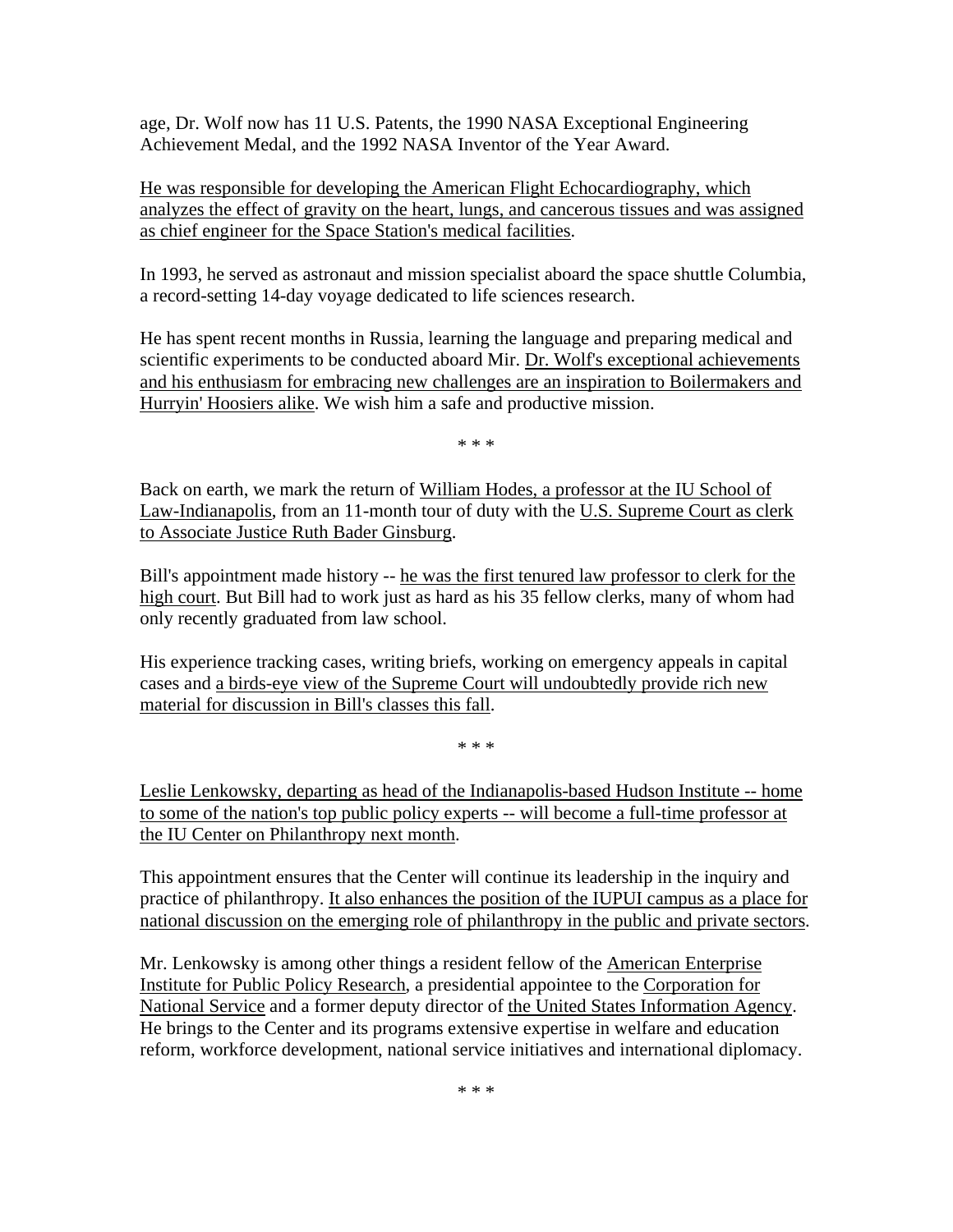Jean and I are honored to join Gov. Frank O'Bannon and First Lady Judy O'Bannon in hosting a publication party for Larry Conrad of Indiana: A Biography, on Sept. 24 at University Library. As many of you know, Larry was a former Indiana secretary of state and advised countless elected officials, including Governor O'Bannon, during his life. It is fitting that we will celebrate the publication of this important biography at IUPUI. Larry was a graduate of the IU School of Law-Indianapolis and a long-time member of our Board of Advisors. Larry's papers, which outline his extraordinary career and public service, are archived at our University Library, where they will no doubt inspire future leaders and scholars. Please contact Jane Rooksby at 274-2154 to find out more about the reception, the refreshments for which will be graciously donated by Marsh Supermarkets.

\* \* \*

The Herron Gallery at IUPUI's Herron School of Art regularly features work by some of the world's best artists. This season the gallery will feature paintings, prints and photographs by Roy Lichtenstein, Andy Warhol and Linda McCartney, among many others.

The 1997-98 exhibition schedule kicks off this month with works by painter Robert Colescott, whose work is a fixture in the country's most prominent museums. The show runs through Sept. 27.

The Herron Gallery's annual student exhibitions also showcase great things to come from Herron-trained artists. Indeed, Herron alumna Vija Celmins, who graduated from the school in the early 1960s, just received a \$345,000 MacArthur Fellowship in recognition of her outstanding paintings and drawings. For this year's exhibition schedule and gallery hours, please call 920-2420.

\* \* \*

IUPUI this months hosts an international symposium on tissue regeneration, a growing field of scientific inquiry that could produce breakthroughs in health care and improve the quality of life for those who suffer from injured or failed tissues and organs.

David L. Stocum, dean of the Purdue School of Science at IUPUI, is internationally recognized for his work in this area and regenerative biology experts from the world's leading universities will attend. For information, contact the School of Science at 274- 1778.

\* \* \*

I have included our new campus view book with this issue of the newsletter. I hope you'll enjoy it and share it with your friends and family.

Gerald L. Bepko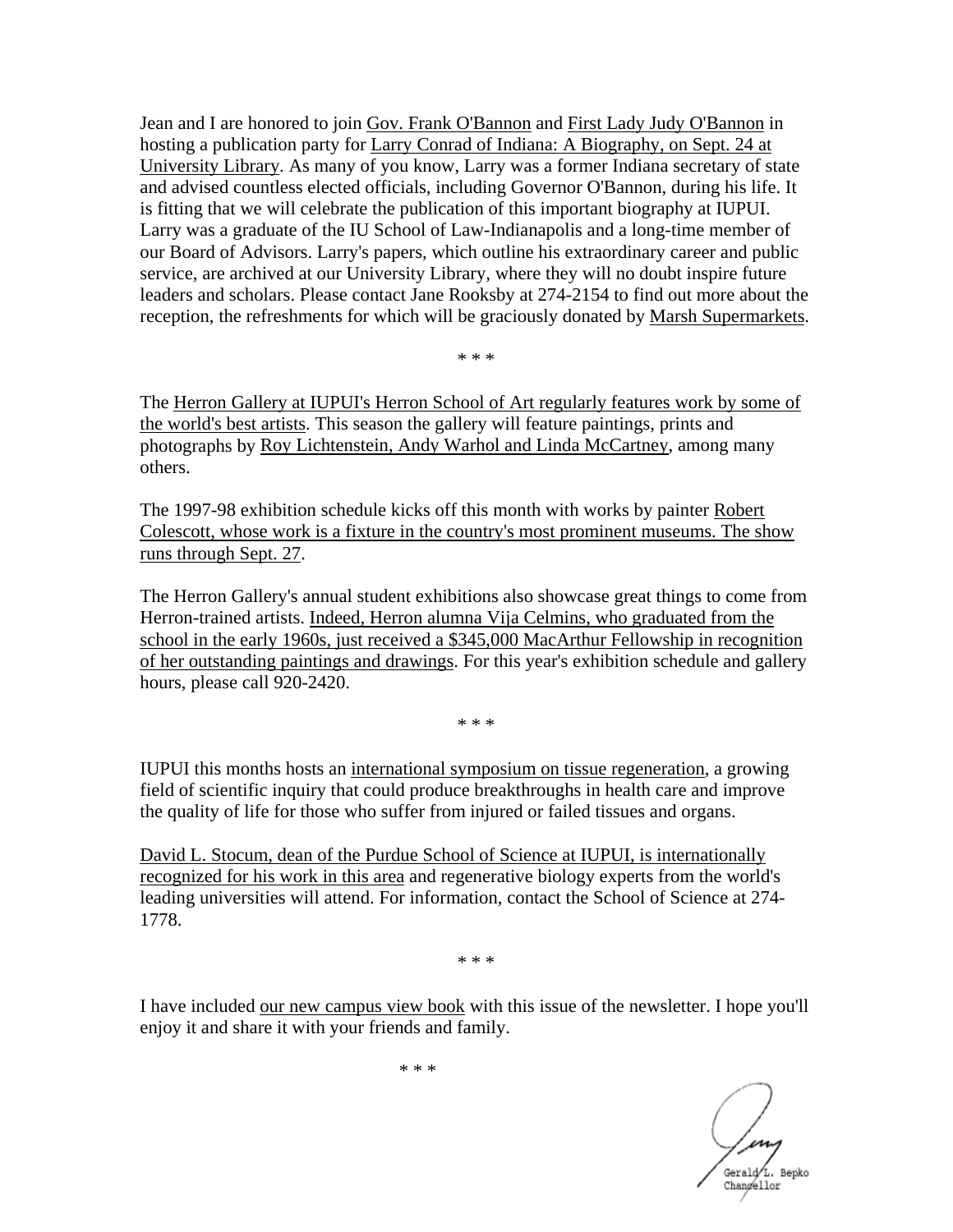This fall, IUPUI set another record for credit hour enrollment. Of the 27,036 students enrolled, the majority -- 51.5 percent -- are taking classes full-time. African American enrollment increased 8.3 percent from last year to 2,543 students, representing nearly 10 percent of the total student body.

For the past few years, we have surveyed continuing students about their likes and dislikes in an effort to continually improve our services. Some interesting trends have emerged as we collect this information from year to year. More of our students are single, and fewer have children at home. The number of first-generation college students increased from 57 percent to 62 percent this year.

Students express the greatest level of satisfaction with registering for classes by phone and the overall registration process, quality of teaching by faculty in their major, library hours, and safety on campus.

\* \* \*

The U.S. Department of Housing and Urban Development has selected IUPUI as one of 25 colleges and universities nationwide that will work to revitalize low-income neighborhoods through university-community partnerships.

IUPUI will receive a three-year, \$395,000 grant from HUD to continue our work with the Westside Cooperative Organization (WESCO) to address health care, economic development and education concerns in the Haughville, Hawthorne and Stringtown neighborhoods, which are near our campus. These funds, which will be matched by IUPUI and the neighborhoods involved, will expand IUPUI's long-standing commitment to assist neighborhoods in our vicinity and help anchor other community revitalization efforts.

\* \* \*

The IU Cancer Research Institute was formally dedicated this month. It is a valuable addition to the nationally recognized cancer research and treatment programs at the IU School of Medicine, which include the IU Cancer Center and the Indiana Cancer Pavilion, opened last year to provide state-of-the art care for adult cancer patients.

Laboratories at the institute include those focused on stem cell research, experimental therapeutics, oncology and pediatric cancer research. Instrumental in establishing this facility were former Indiana Congressman John T. Myers, who secured \$10 million in federal funding, and \$12 million in philanthropic contributions.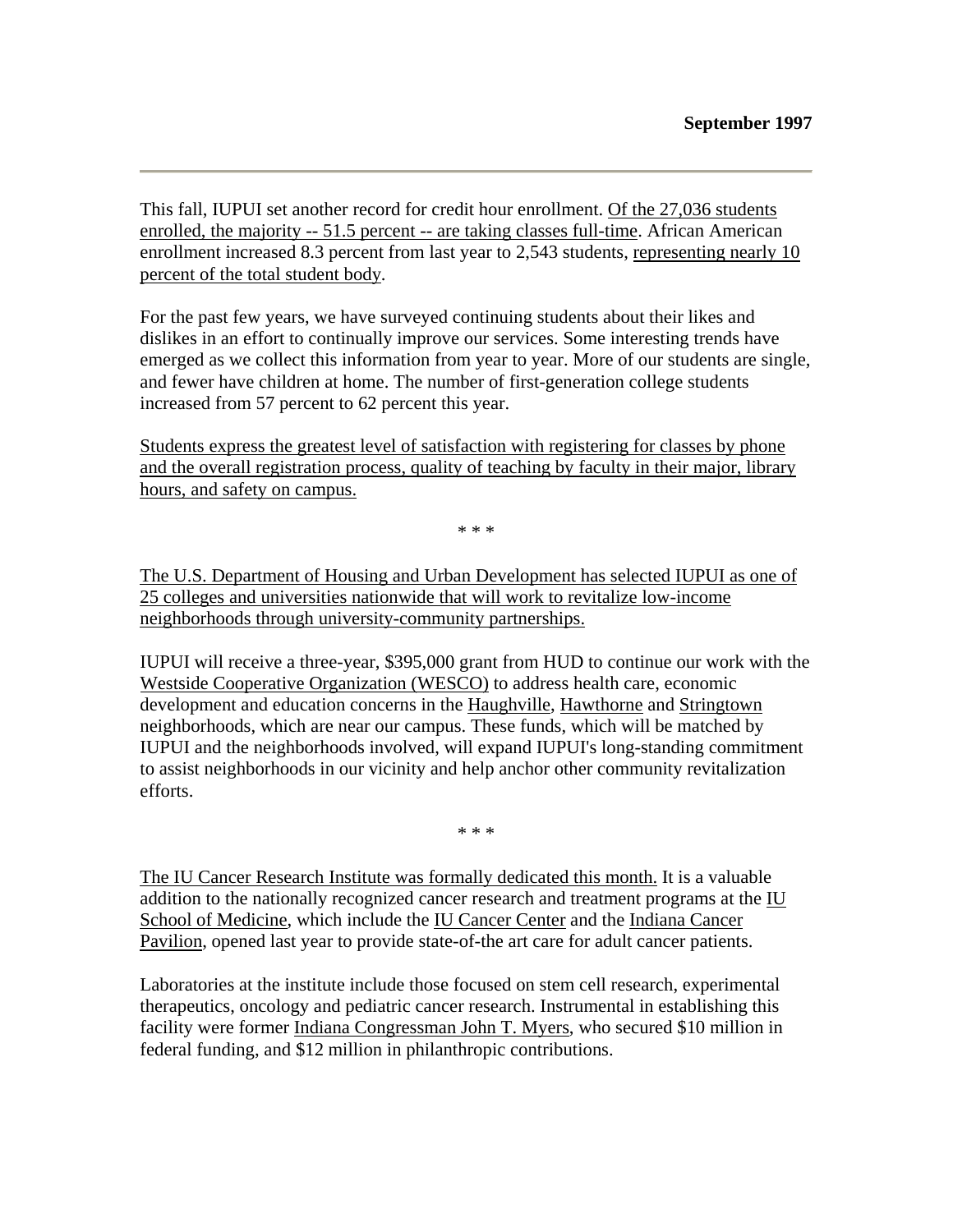Dedication ceremonies featured a keynote address by David G. Nathan, president of the Dana Farber Cancer Institute at Harvard Medical School. Dr. Joseph E. Walther, founder and benefactor of the Walther Cancer Foundation and the Walther Cancer Institute - which supports cancer research at the School of Medicine -- was awarded an honorary doctor of science degree.

\* \* \*

Building better support systems to help juvenile offenders make a good transition from prison to society was the focus of a conference this month hosted by the IU School of Public and Environmental Affairs at IUPUI. For the past two years, IUPUI juniors and seniors in the Aftercare by IUPUI through Mentoring (A.I.M.) have been matched with many of the 15 to 20 individuals released each month from the Plainfield Juvenile Correctional Facility. The students help the youths develop goals and adapt to home and work environments less structured than the correctional facility.

Roger Jarjoura, assistant professor in SPEA and founder of the A.I.M. program hopes the conference builds support for comprehensive programs to help recently released juvenile offenders.

\* \* \*

Bill Mays and Rebecca Markel were honored at the annual IU Nursing Gala this month for their contributions to the nursing profession. Mays, chief executive officer of Mays Chemical Company in Indianapolis, received the Doris H. Merritt Service to Nursing Award. His wife, Rose Mays, is a faculty member. Markel, assistant dean for development and associate professor, received the Emily Holmquist Lifetime Achievement Award.

Proceeds from this year's nursing gala will go to mentoring, career development, and junior and senior high school summer camps.

\* \* \*

The IU School of Law-Indianapolis this month named as distinguished alumni former Gov. Edgar D. Whitcomb, David S. Richey, a senior partner in Parr Richey Obremsky & Morton, which has law offices in Indianapolis and Lebanon, and Indianapolis Power and Light CEO John R. Hodowal.

The three men were presented with the 1997 Distinguished Alumni Service Award at the annual Law Alumni Banquet, attended by some 200 IU School of Law-Indianapolis graduates.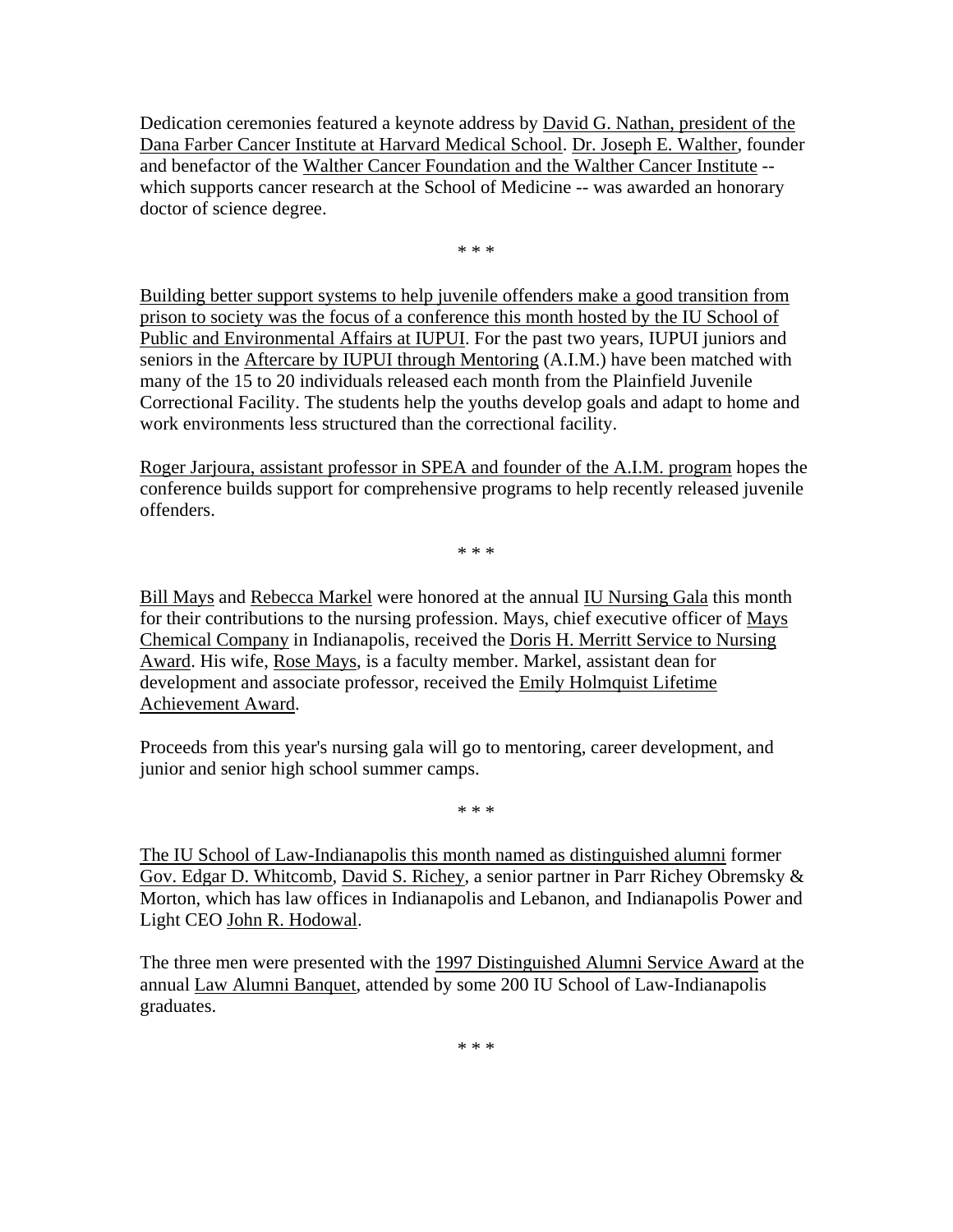IUPUI's Human Resources Division has been honored for its role in designing a comprehensive human resource program for Clarian Health by the College and University Personnel Association. IUPUI was awarded the group's national Recognition Award for Excellence in Human Resource Management. It is given to a college or university that shows creativity and innovation in its approach to human resource management.

\* \* \*

Congratulations to the Children's Museum of Indianapolis, which received one of three national awards from the Institute of Museum and Library Services in Washington, D.C. First Lady Hillary Rodham Clinton made the presentation. The Children's Museum was honored for its attracting new audiences, developing innovative programs, and collaborating with other public institutions.

\* \* \*

This month, United Way of Central Indiana kicks off its 1997 Touch A Life campaign, aimed at raising \$31.7 million for service agencies. Since 1991, the start of the campaign has been highlighted by the Day of Caring, in which volunteers fan out across central Indiana to paint and clean, visit the homebound, teach children and perform other volunteer services at United Way agencies. In the past six years, the number of volunteers has more than doubled. The 1997 Day of Caring drew more than 2,000 people, including several teams from IUPUI.

\* \* \*

J. Herman Blake, vice chancellor of undergraduate education at IUPUI since 1989, will become professor of professional studies and sociology at Iowa State University and help the school form a cross-disciplinary program in African American studies. His wife, Emily Moore, is also joining the faculty there.

Because of Herman's dedication to building vibrant partnerships between the academy and the community, many of you know him and his devotion to motivating students for achievement, supporting their desire to learn, and helping them develop qualities of leadership for a lifetime.

Undergraduate Student Assembly Secretary Jennifer Kay Rumple paid tribute in the student newspaper, The Sagamore, and expresses as well as anyone could why we will miss Herman's special touch with students:

Everything the university is doing for its students enriching the undergraduate educational experience through unity and diversity is a reflection of his vision.... Anyone who has come into contact with [him] could attest to feeling his strength, power, generosity, and dedication to helping students.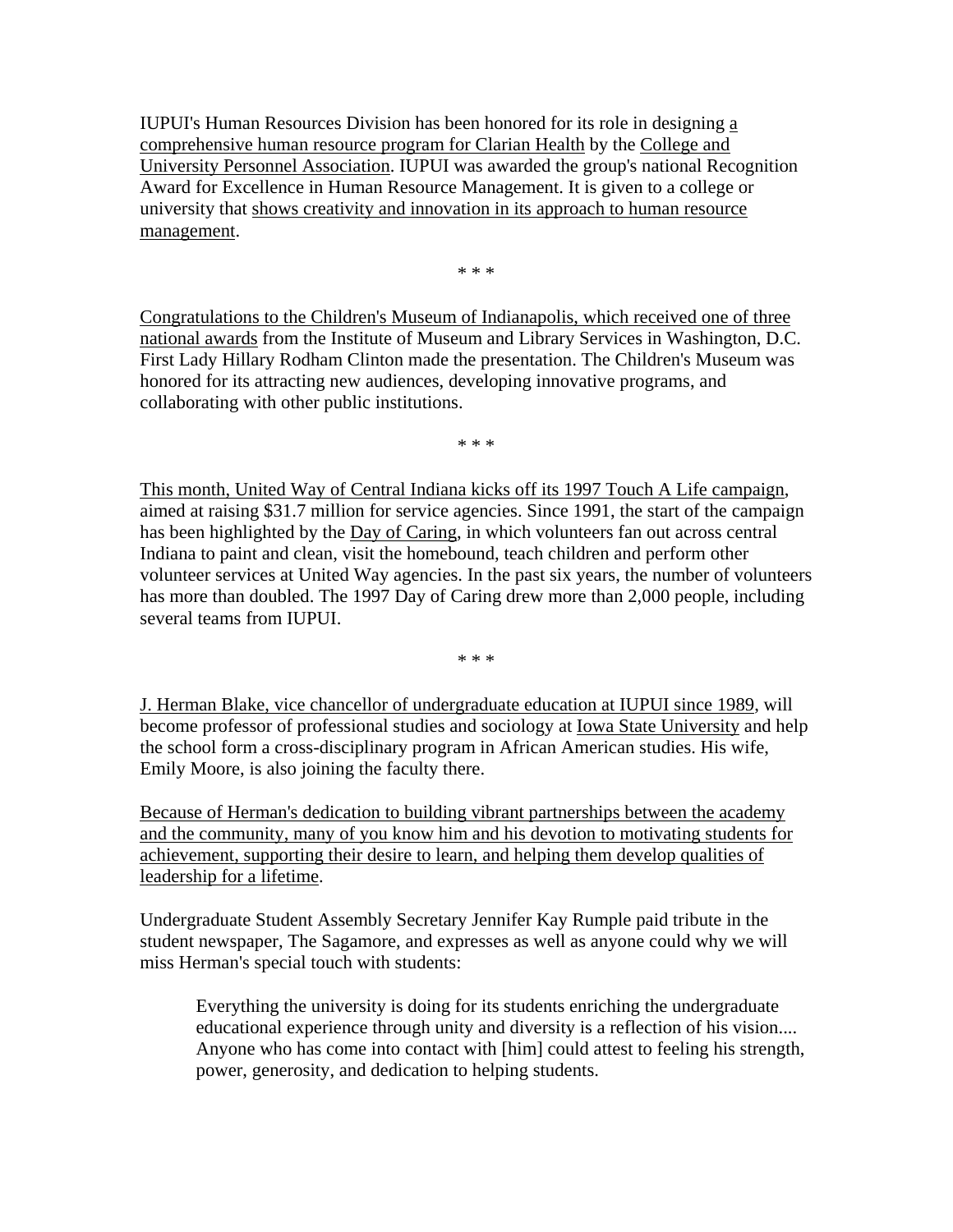As Herman would say . . . Keep on keeping on,

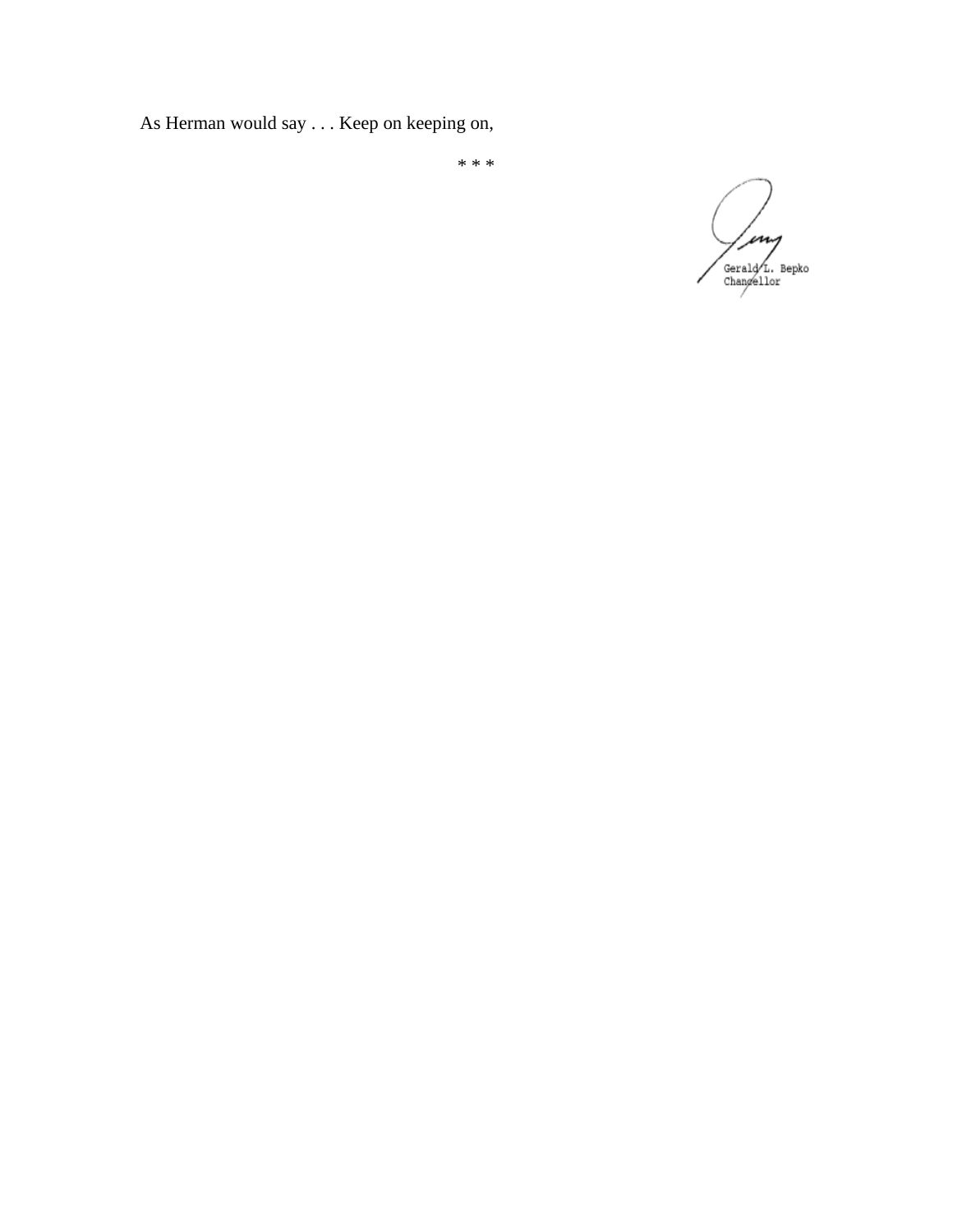Following approval last month from the Trustees of Indiana University to proceed with our application for NCAA Division I status, IUPUI has been invited to join the Mid-Continent Conference (MCC).

We anticipate NCAA approval to compete in Division IAAA -- the designation for Division I institutions without football programs -- by Fall 1998. Membership in the MCC, which includes Valparaiso University as well as urban institutions such as Chicago State, Oakland University, the University of Missouri at Kansas City and Youngstown State University, would allow IUPUI to compete in Division I in 1998-99.

High-level competition is important to our athletic program. It should help us recruit and provide scholarships for talented student athletes and allow them to play against institutions that are similar to our campus in size, scope, and urban location.

But Division I status has implications for IUPUI that go far beyond our athletic teams. Across the nation and particularly in Indiana, there are numerous examples of how intercollegiate sports can enhance the total educational experience offered by a college or university. They have helped create a campus life and spirit that forges lasting bonds between students and the institution, between students and faculty, and among students themselves. These relationships have been important to building student self-confidence, pride, and high expectations for academic achievement.

Such relationships are especially important to IUPUI. We are a commuter campus with a sometimes confusing name and identity. More than 60 percent of our undergraduates are first-generation college students. In this context, the need for a Division I program at IUPUI that builds institutional pride, promotes campus cohesion, and sharpens our identity nationally through competition with our peer urban universities is clear and compelling.

The global economy is changing the way we think about the workforce, the behavior of stock markets, the dissemination of information, and the management of multinational corporations; now, it is more important than ever for businesses small and large - East Coast, West Coast, Midwest - to learn to communicate better across languages and cultures. While some believe the only language of business is money, understanding cultural differences and being more familiar with customs associated with commercial transactions in other countries can help negotiators develop better - and more profitable business relationships.

International business is booming for many central Indiana companies. IUPUI has created a new Center for Intercultural Communication in the IU School of Liberal Arts to help businesses recognize pitfalls and clear hurdles. Directed by Professor of English Ulla Connor, an expert in applied linguistics, faculty and researchers from various disciplines,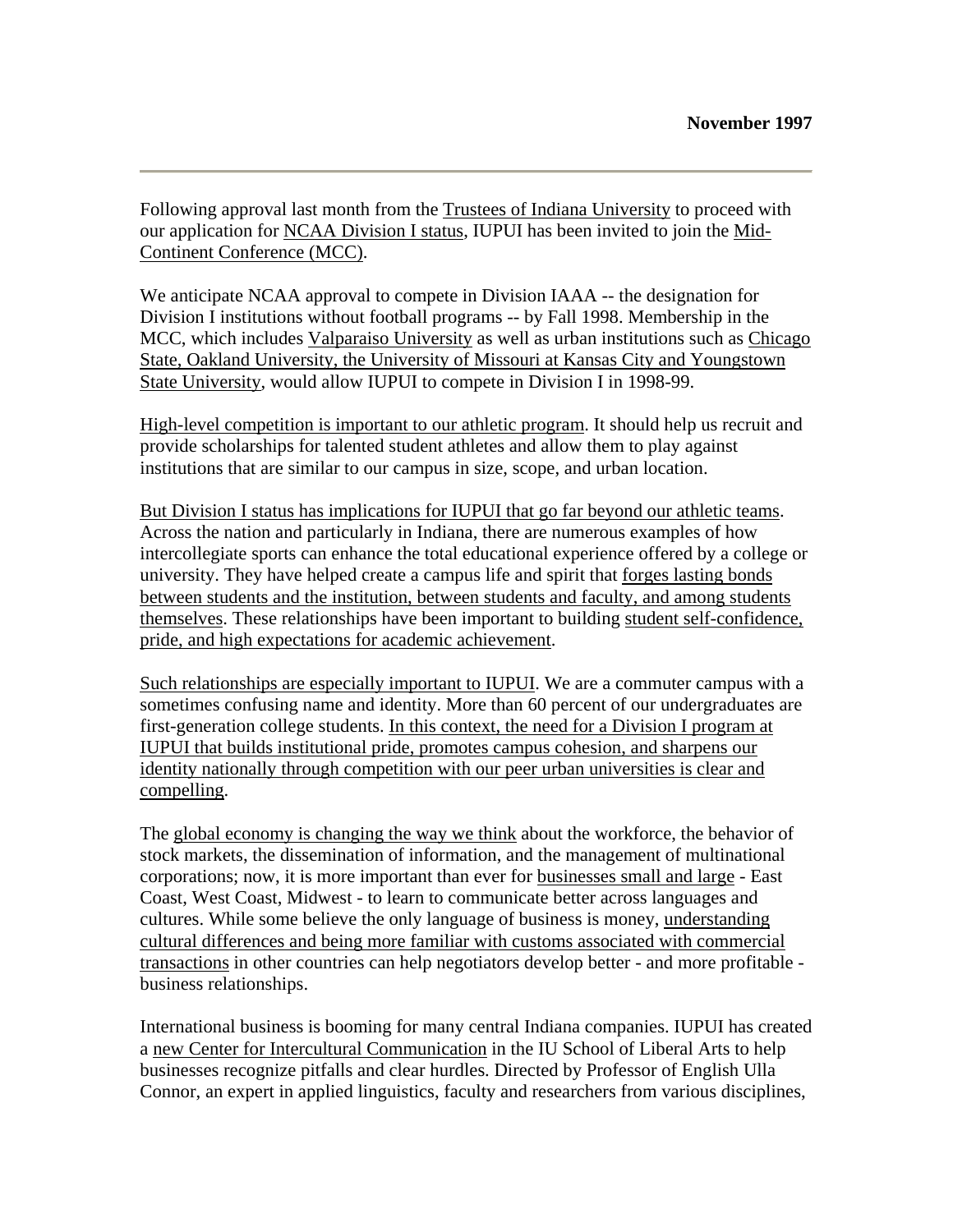will provide practical training for companies on and off campus, while gathering firsthand knowledge for incorporation in education texts, manuals, and training sessions.

The center began operations July 1. For information, call (317) 278-2441.

\* \* \*

The Indiana University School of Medicine is one of six National Centers of Excellence in Women's Health designated this year by the U.S. Department of Health and Human Services. It is the only one in the Midwest.

The designation provides funding for four years and the leverage to seek additional support at the local, regional, and national levels to expand programs. Assistant Dean and Professor of Medicine Rose S. Fife, M.D., directs the project, which will develop a comprehensive, well-integrated women's health care program in Indiana. It encompasses clinical training and services that address both physical and mental health needs, include women from all stages of life and varied sociocultural backgrounds, enhance multidisciplinary research, increase participation of women in clinical trials, and advance women in the medical profession.

The professional development component is modeled on that of The Johns Hopkins University School of Medicine in Baltimore whose work in gender-equality has been widely recognized of late in medical periodicals. The IU initiative also includes identifying women locally and nationally who can serve as members of advisory and review groups.

On November 17, Cheryl Sullivan becomes IUPUI's new vice chancellor for external affairs, overseeing community and alumni relations, communications, public relations, and intercollegiate athletics. She succeeds Eugene R. Tempel, who was named executive director of the IU Center on Philanthropy last summer.

As head of the Family and Social Services Administration (FSSA) -- Indiana's largest state agency -- under former Gov. Evan Bayh, Cheryl demonstrated outstanding leadership directing the state's administration of welfare, Medicaid, developmental disabilities, and other social service programs. She helped complete a nationally recognized reform of Indiana's welfare system, oversaw a significant statewide expansion of community-based care for people with disabilities, and restructured the state's Medicaid plan.

Cheryl is an eloquent advocate for family and social services on both the state and national levels. Lt. Gov. Joseph Kernan recently appointed her to his Jobs Council as cochair of the state's Welfare-to-Work Committee, and she served on the American Public Welfare Association's board.

Before serving as Secretary of FSSA, Cheryl was Gov. Bayh's executive assistant and director of health and family policy, where she led the governor's effort to articulate and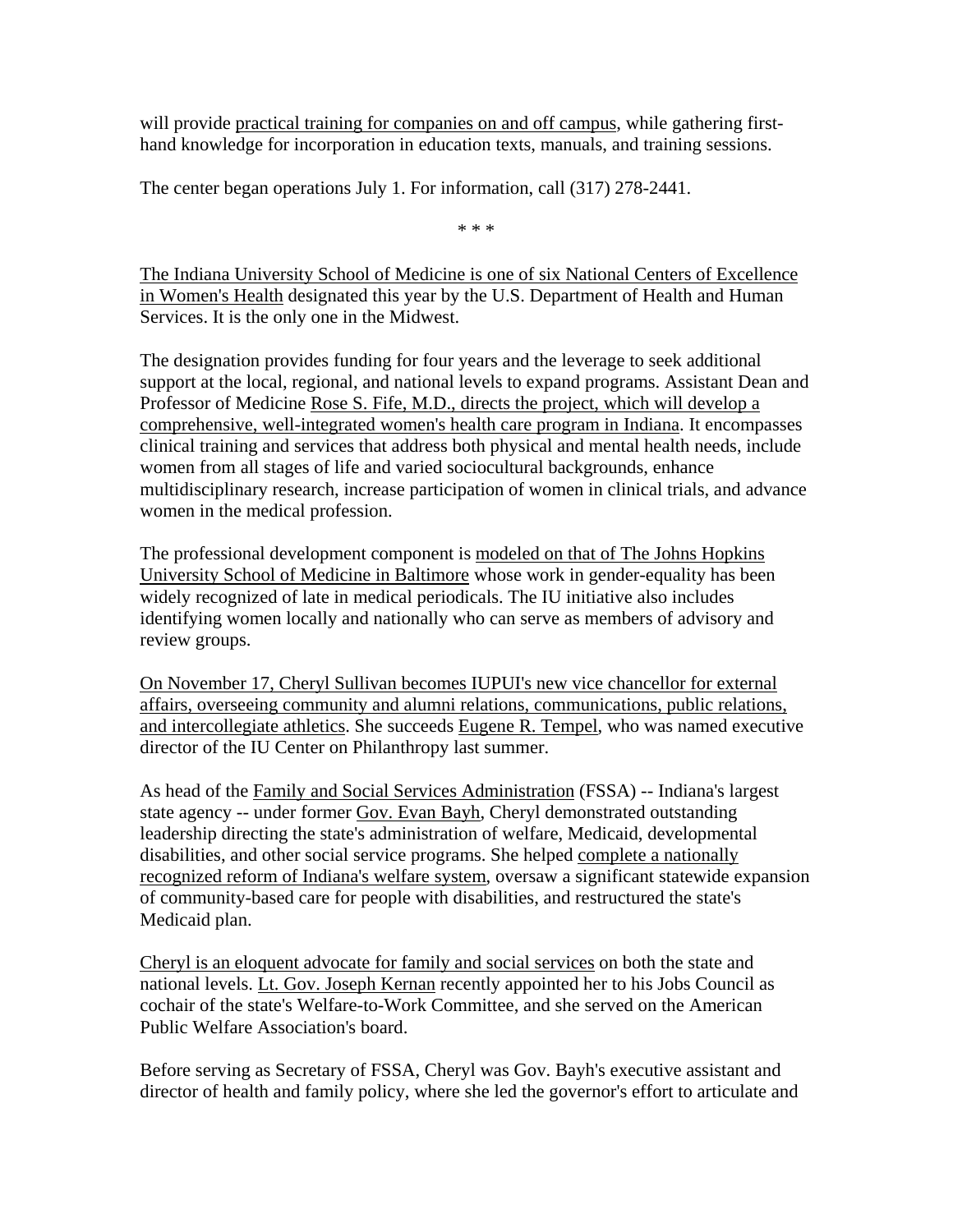implement the state's reform of health insurance and health care services. She was a research associate from 1986 to 1989 at the Riley Hospital for Children's Child Development Center and assistant director for administration at IU Bloomington's Institute for Developmental Disabilities.

Among her numerous honors are the Outstanding Alumni Award from the IU School of Public and Environmental Affairs, the Woman of Distinction Award from Soroptimist International of Indianapolis, and the Sagamore of the Wabash.

Cheryl earned a bachelor's degree in biological sciences from the University of Maryland, a master's degree in environmental sciences from IU, and a certificate from the executive program in state and local government at the John F. Kennedy School of Government at Harvard University.

She and her husband, Indiana Supreme Court Justice Frank Sullivan, Jr., have three children, Denis, Douglas and Thomas.

Last month, IUPUI hosted the first meeting of development officers from the "Urban 13 Plus" -- 21 public institutions from across the country with urban locations and orientations. Our institutions face unique challenges in raising funds, and it is important that we join together in rallying awareness of the growing prominence of urban universities nationwide.

Unique challenges also produce unique innovations. I testified recently on behalf of the Urban 13 Plus before the National Commission on the Cost of Higher Education in Washington, D.C. We presented evidence of how urban universities manage resources to keep higher education affordable and accessible even though expenses in urban areas often can be higher.

\* \* \*

The American Productivity and Quality Center, a nonprofit education and research organization, says IUPUI is an international leader in information management. IUPUI is one of seven colleges, universities, and businesses -- including Texas Instruments/Raytheon, Honeywell Microswitch, and the University of Central England - that the APQC has selected for a study on information use in decision making. University College and the IU-Methodist hospitals merger were cited by the APQC as examples of excellent information use.

\* \* \*

Along the same lines, we have enclosed with this newsletter the 1996 IUPUI Performance Report. It evaluates our progress in meeting student enrollment and retention goals as well as other important indicators of our performance during the past year.

\* \* \*

The Information Age has provided a new twist on an old adage: "To err is human, but it takes a computer to really foul things up." Such was the case in the last issue of the